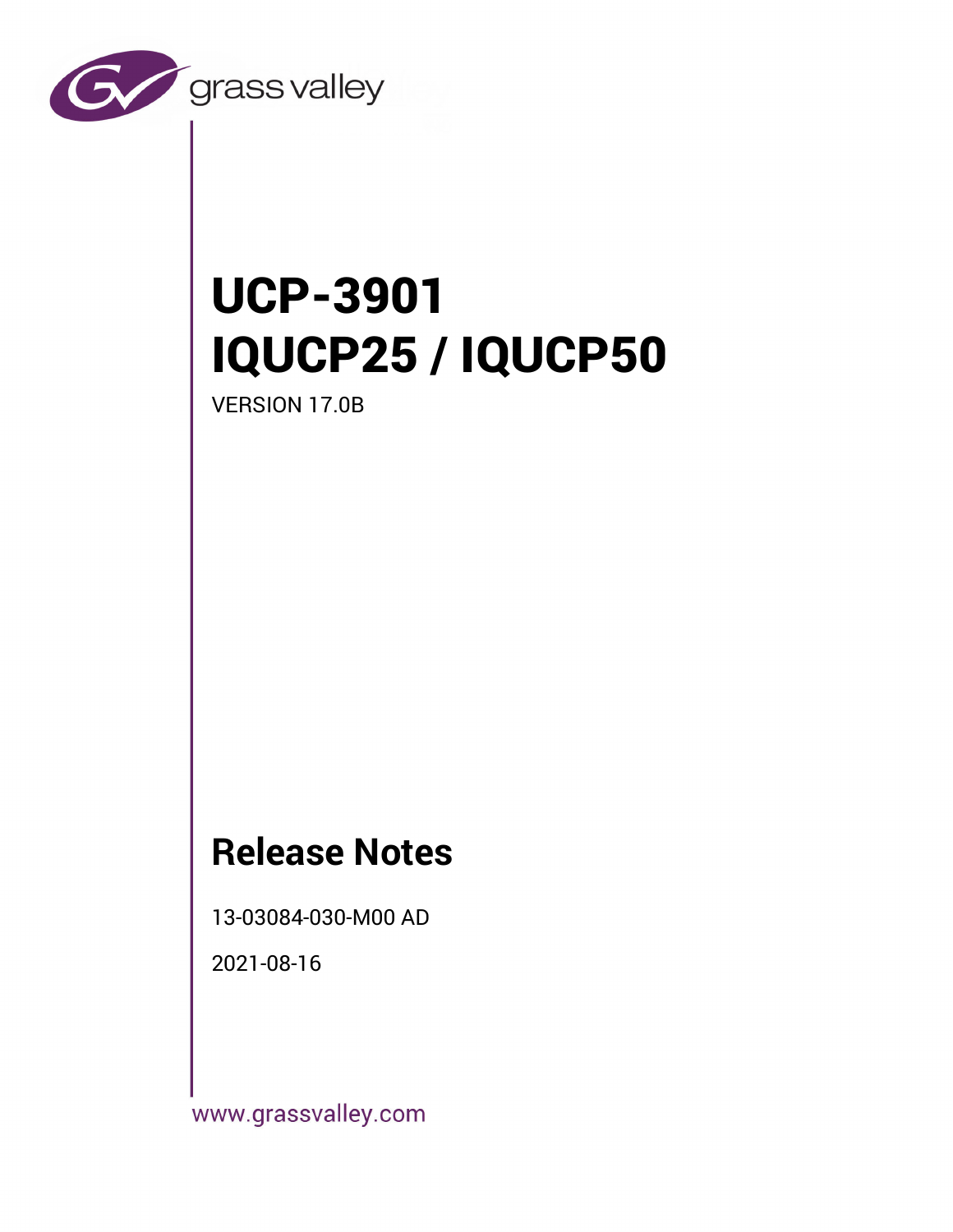#### **FCC Compliance**

In order to comply with FCC/CFR47: Part 15 regulations, it is necessary to use high-quality, triple-screened Media or Monitor cable assemblies with integrated ferrite suppression at both ends.

#### **Patent Information**

This product may be protected by one or more patents.

For further information, please visit:<www.grassvalley.com/patents/>

#### **Copyright and Trademark Notice**

Grass Valley®, GV® and the Grass Valley logo and/or any of the Grass Valley products listed in this document are trademarks or registered trademarks of GVBB Holdings SARL, Grass Valley USA, LLC, or one of its affiliates or subsidiaries. All other intellectual property rights are owned by GVBB Holdings SARL, Grass Valley USA, LLC, or one of its affiliates or subsidiaries. All third party intellectual property rights (including logos or icons) remain the property of their respective owners.

Copyright © 2020 - 2021 GVBB Holdings SARL and Grass Valley USA, LLC. All rights reserved.

Specifications are subject to change without notice.

#### **Terms and Conditions**

Please read the following terms and conditions carefully. By using UCP-3901 / IQUCP25 / IQUCP50 documentation, you agree to the following terms and conditions.

Grass Valley hereby grants permission and license to owners of UCP-3901 / IQUCP25 / IQUCP50 to use their product manuals for their own internal business use. Manuals for Grass Valley products may not be reproduced or transmitted in any form or by any means, electronic or mechanical, including photocopying and recording, for any purpose unless specifically authorized in writing by Grass Valley.

A Grass Valley manual may have been revised to reflect changes made to the product during its manufacturing life. Thus, different versions of a manual may exist for any given product. Care should be taken to ensure that one obtains the proper manual version for a specific product serial number.

Information in this document is subject to change without notice and does not represent a commitment on the part of Grass Valley.

Warranty information is available from the Legal Terms and Conditions section of Grass Valley's website ([www.grassvalley.com\)](http://www.grassvalley.com).

Title UCP-3901 / IQUCP25 / IQUCP50 Release Notes Part Number 13-03084-030-M00 AD Revision 2021-08-16, 11:48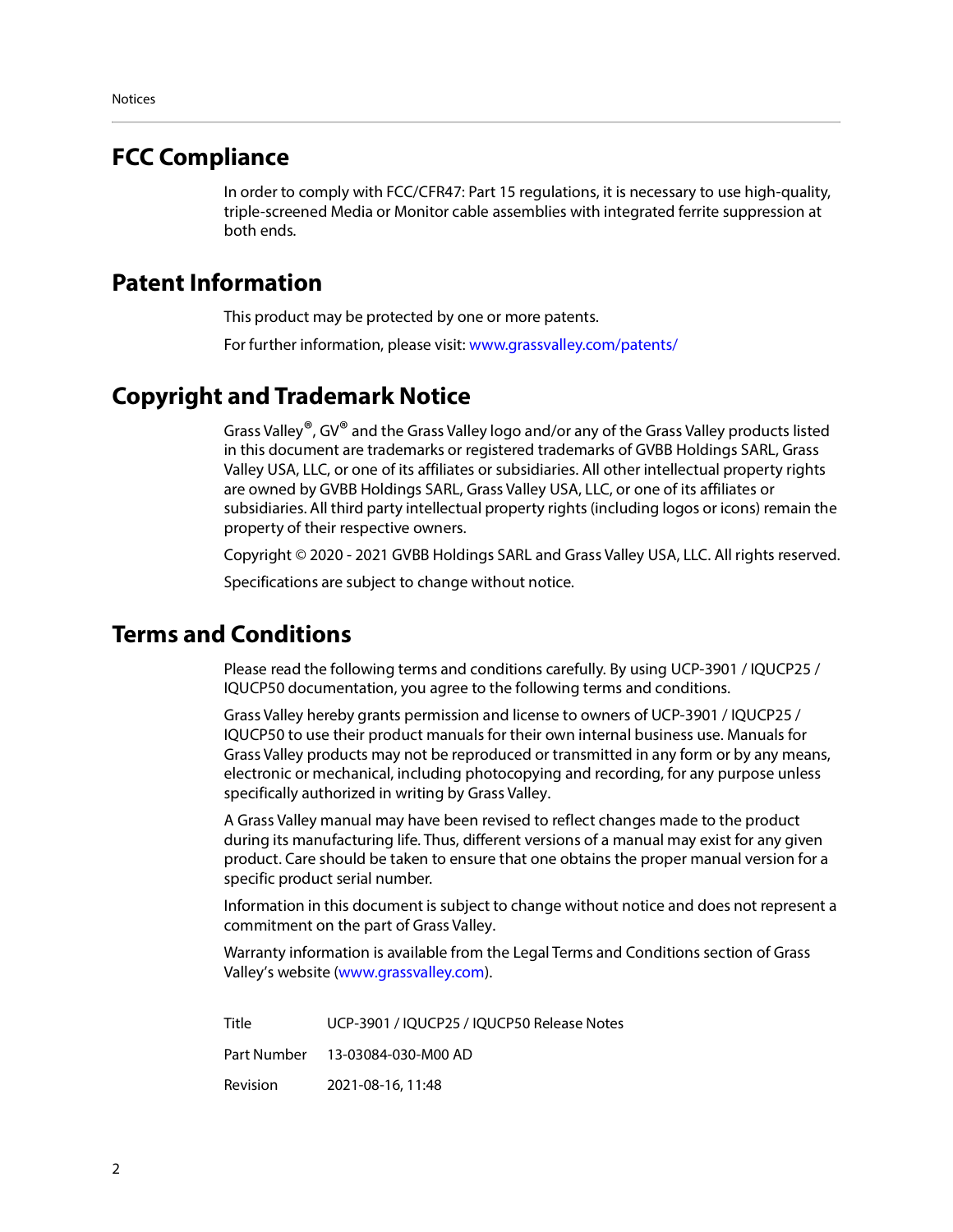#### **Important Safety Information**

This section provides important safety guidelines for operators and service personnel. Specific warnings and cautions appear throughout the manual where they apply. Please read and follow this important information, especially those instructions related to the risk of electric shock or injury to persons.

#### **Symbols and Their Meanings**



Indicates that dangerous high voltage is present within the equipment enclosure that may be of sufficient magnitude to constitute a risk of electric shock.



Indicates that the user, operator or service technician should refer to the product manuals for important operating, maintenance, or service instructions.



This is a prompt to note the fuse rating when replacing fuses. The fuse referenced in the text must be replaced with one having the ratings indicated.



Identifies a protective grounding terminal which must be connected to earth ground prior to making any other equipment connections.



Identifies an external protective grounding terminal which may be connected to earth ground as a supplement to an internal grounding terminal.



Indicates that static sensitive components are present, which may be damaged by electrostatic discharge. Use anti-static procedures, equipment and surfaces during servicing.



Indicates that the equipment has more than one power supply cord, and that all power supply cords must be disconnected before servicing to avoid electric shock.



The presence of this symbol in or on Grass Valley equipment means that it has been tested and certified as complying with applicable Underwriters Laboratory (UL) regulations and recommendations for USA.



The presence of this symbol in or on Grass Valley equipment means that it has been tested and certified as complying with applicable Canadian Standard Association (CSA) regulations and recommendations for USA/Canada.



The presence of this symbol in or on Grass Valley equipment means that it has been tested and certified as complying with applicable Underwriters Laboratory (UL) regulations and recommendations for USA/Canada.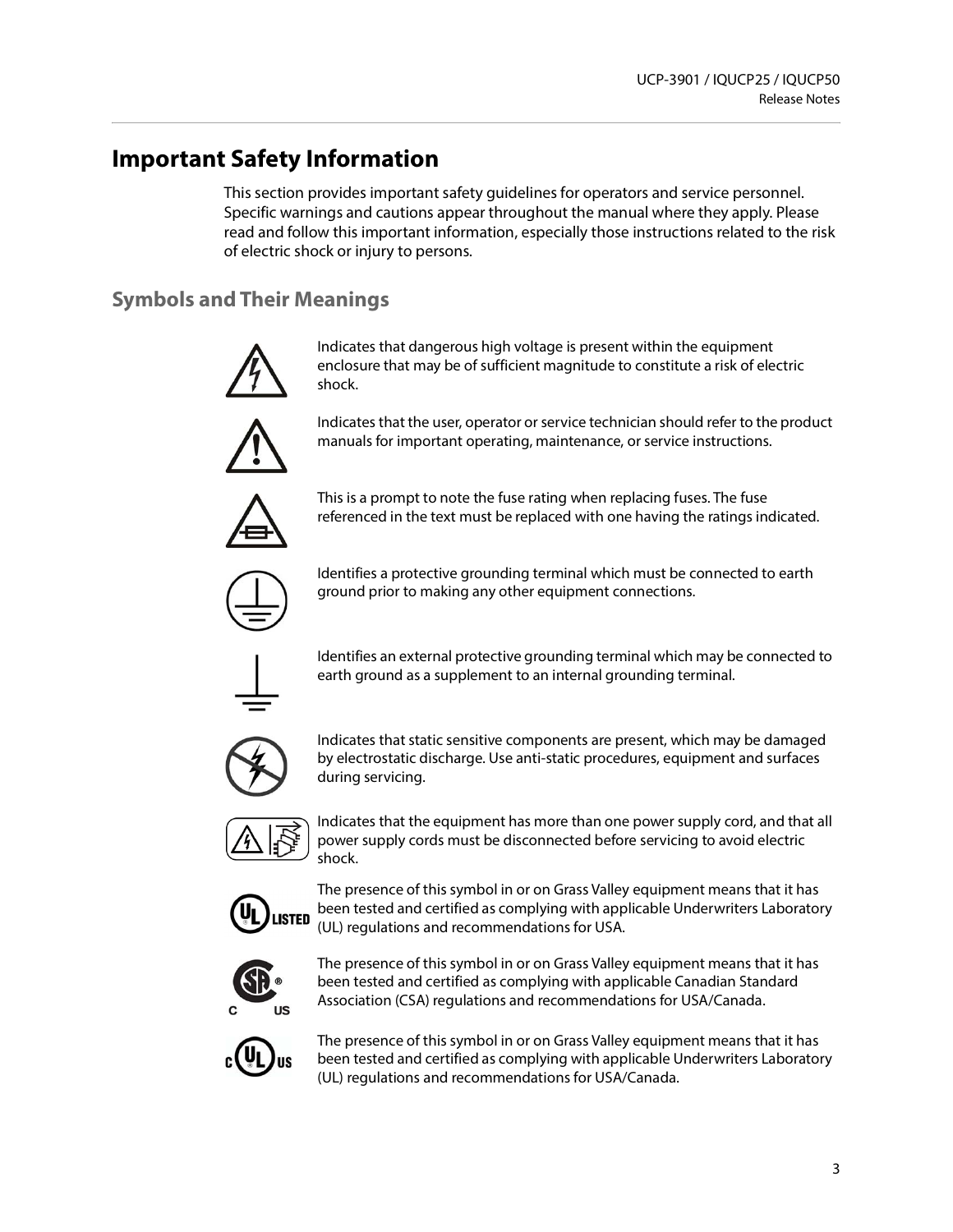

The presence of this symbol in or on Grass Valley equipment means that it has been tested and certified as complying with applicable Intertek Testing Services regulations and recommendations for USA/Canada.

 $\epsilon$ 

The presence of this symbol in or on Grass Valley product means that it complies with all applicable European Union (CE) directives.



The presence of this symbol in or on Grass Valley product means that it complies with safety of laser product applicable standards.

#### **Warnings**



A warning indicates a possible hazard to personnel, which may cause injury or death. Observe the following general warnings when using or working on this equipment:

- Appropriately listed/certified mains supply power cords must be used for the connection of the equipment to the rated mains voltage.
- This product relies on the building's installation for short-circuit (over-current) protection. Ensure that a fuse or circuit breaker for the rated mains voltage is used on the phase conductors.
- Any instructions in this manual that require opening the equipment cover or enclosure are for use by qualified service personnel only.
- Do not operate the equipment in wet or damp conditions.
- This equipment is grounded through the grounding conductor of the power cords. To avoid electrical shock, plug the power cords into a properly wired receptacle before connecting the equipment inputs or outputs.
- Route power cords and other cables so they are not likely to be damaged. Properly support heavy cable bundles to avoid connector damage.
- Disconnect power before cleaning the equipment. Do not use liquid or aerosol cleaners; use only a damp cloth.
- Dangerous voltages may exist at several points in this equipment. To avoid injury, do not touch exposed connections and components while power is on.
- High leakage current may be present. Earth connection of product is essential before connecting power.
- Prior to servicing, remove jewelry such as rings, watches, and other metallic objects.
- To avoid fire hazard, use only the fuse type and rating specified in the service instructions for this product, or on the equipment.
- To avoid explosion, do not operate this equipment in an explosive atmosphere.
- Use proper lift points. Do not use door latches to lift or move equipment.
- Avoid mechanical hazards. Allow all rotating devices to come to a stop before servicing.
- Have qualified service personnel perform safety checks after any service.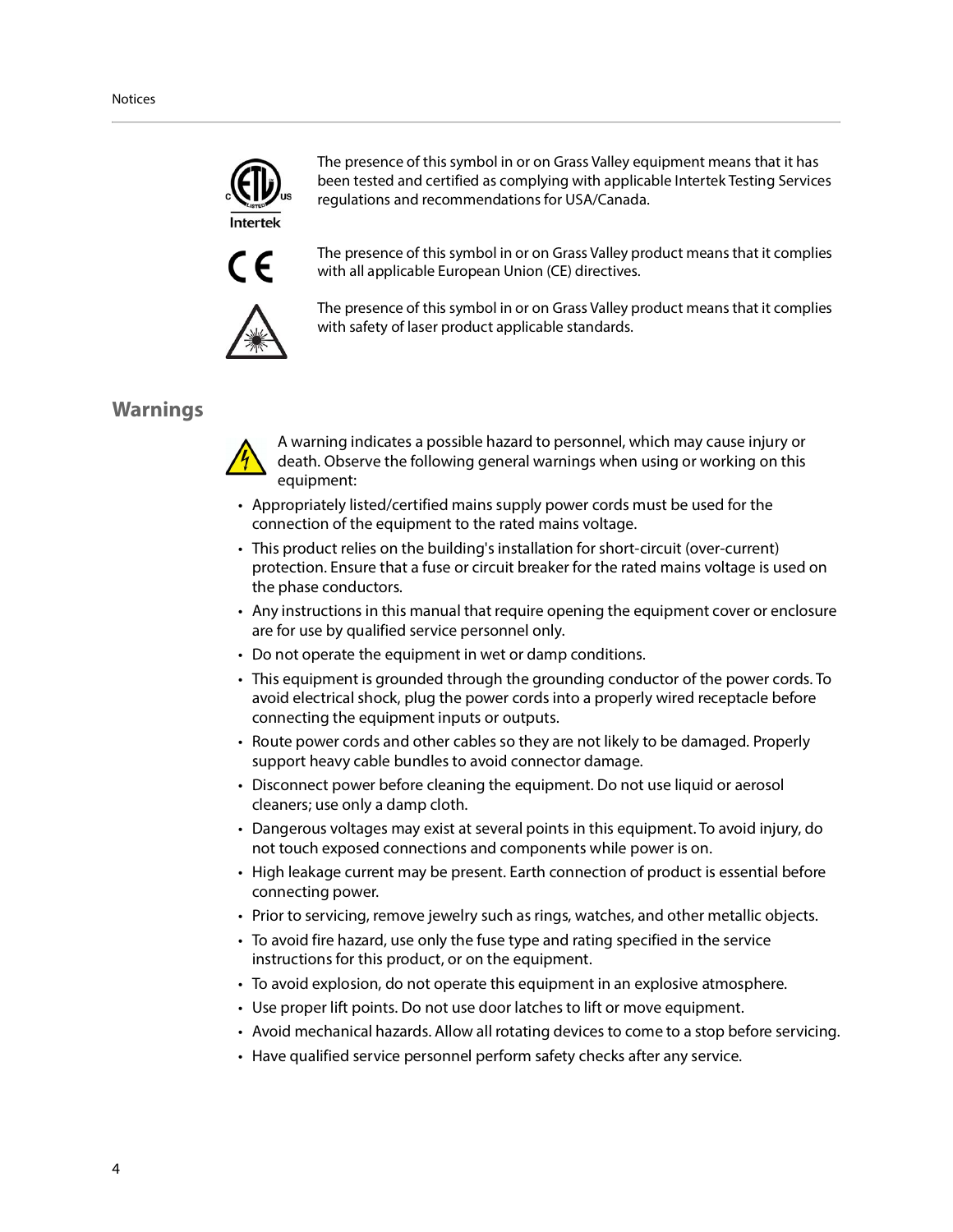#### **Cautions**



A caution indicates a possible hazard to equipment that could result in equipment damage. Observe the following cautions when operating or working on this equipment:

- This equipment is meant to be installed in a restricted access location.
- When installing this equipment, do not attach the power cord to building surfaces.
- Products that have no on/off switch, and use an external power supply must be installed in proximity to a main power outlet that is easily accessible.
- Use the correct voltage setting. If this product lacks auto-ranging power supplies, before applying power ensure that each power supply is set to match the power source.
- Provide proper ventilation. To prevent product overheating, provide equipment ventilation in accordance with the installation instructions.
- Do not operate with suspected equipment failure. If you suspect product damage or equipment failure, have the equipment inspected by qualified service personnel.
- To reduce the risk of electric shock, do not perform any servicing other than that contained in the operating instructions unless you are qualified to do so. Refer all servicing to qualified service personnel.
- This unit may have more than one power supply cord. Disconnect all power supply cords before servicing to avoid electric shock.
- Follow static precautions at all times when handling this equipment. Servicing should be done in a static-free environment.
- To reduce the risk of electric shock, plug each power supply cord into separate branch circuits employing separate service grounds.

#### **Electrostatic Discharge (ESD) Protection**

Electrostatic discharge occurs when electronic components are improperly handled and can result in intermittent failure or complete damage adversely affecting an electrical circuit. When you remove and replace any card from a frame always follow ESD-prevention procedures:

- Ensure that the frame is electrically connected to earth ground through the power cord or any other means if available.
- Wear an ESD wrist strap ensuring that it makes good skin contact. Connect the grounding clip to an unpainted surface of the chassis frame to safely ground unwanted ESD voltages. If no wrist strap is available, ground yourself by touching the unpainted metal part of the chassis.
- For safety, periodically check the resistance value of the antistatic strap, which should be between 1 and 10 megohms.
- When temporarily storing a card make sure it is placed in an ESD bag.
- Cards in an earth grounded metal frame or casing do not require any special ESD protection.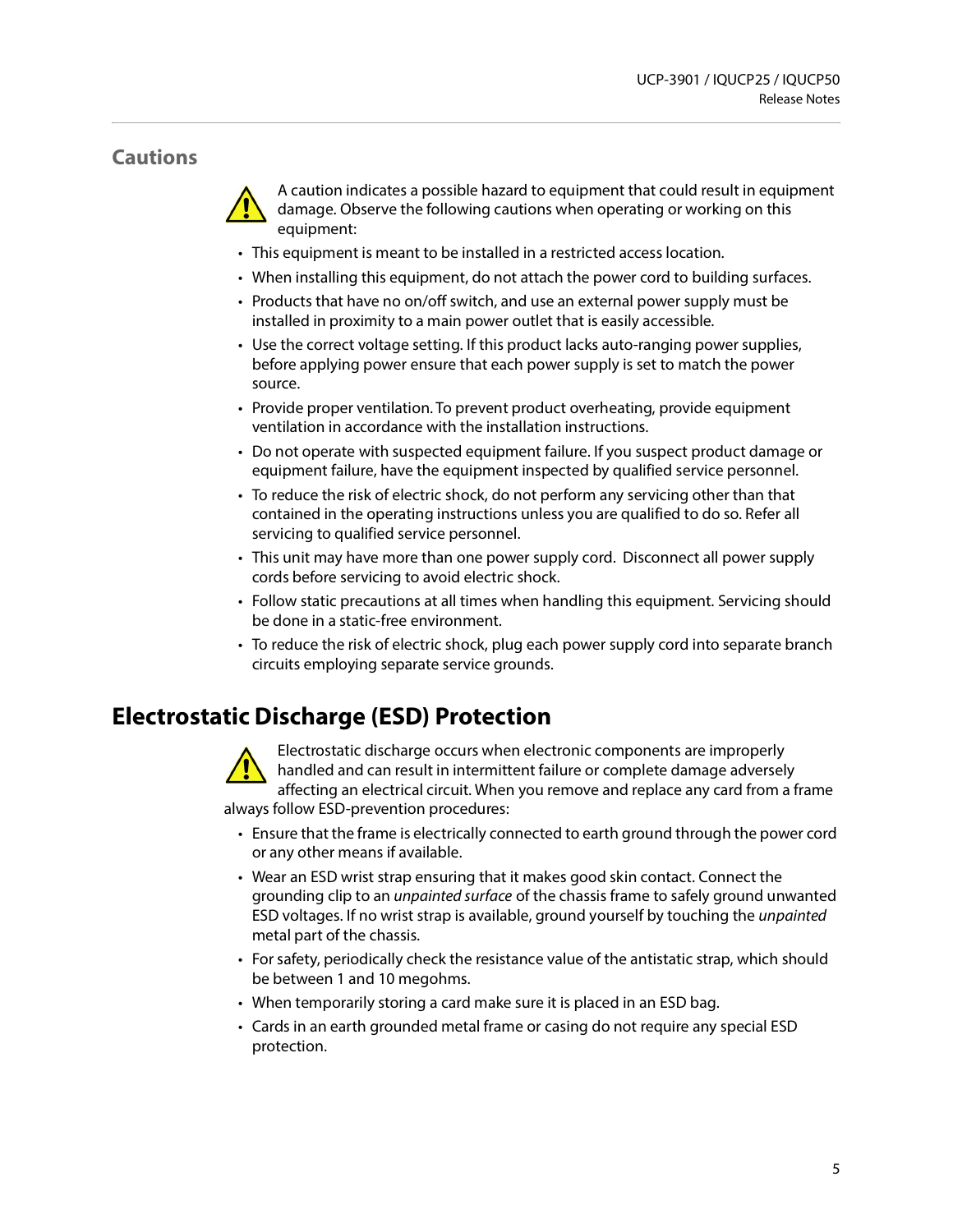#### **Mesures de sécurité et avis importants**

La présente section fournit des consignes de sécurité importantes pour les opérateurs et le personnel de service. Des avertissements ou mises en garde spécifiques figurent dans le manuel, dans les sections où ils s'appliquent. Prenez le temps de bien lire les consignes et assurez-vous de les respecter, en particulier celles qui sont destinées à prévenir les décharges électriques ou les blessures.

#### **Signification des symboles utilisés**



Signale la présence d'une tension élevée et dangereuse dans le boîtier de l'équipement ; cette tension peut être suffisante pour constituer un risque de décharge électrique.

Avertit l'utilisateur, l'opérateur ou le technicien de maintenance que des instructions importantes relatives à l'utilisation et à l'entretien se trouvent dans la documentation accompagnant l'équipement.



Invite l'utilisateur, l'opérateur ou le technicien de maintenance à prendre note du calibre du fusible lors du remplacement de ce dernier. Le fusible auquel il est fait référence dans le texte doit être remplacé par un fusible du même calibre.



Identifie une borne de mise à la terre de protection. Il faut relier cette borne à la terre avant d'effectuer toute autre connexion à l'équipement.



Identifie une borne de mise à la terre externe qui peut être connectée en tant que borne de mise à la terre supplémentaire.



Signale la présence de composants sensibles à l'électricité statique et qui sont susceptibles d'être endommagés par une décharge électrostatique. Utilisez des procédures, des équipements et des surfaces antistatiques durant les interventions d'entretien.



Le symbole ci-contre signifie que l'appareil comporte plus d'un cordon d'alimentation et qu'il faut débrancher tous les cordons d'alimentation avant toute opération d'entretien, afin de prévenir les chocs électriques.



La marque UL certifie que l'appareil visé a été testé par Underwriters Laboratory (UL) et reconnu conforme aux exigences applicables en matière de sécurité électrique en vigueur au Canada et aux États-Unis.



La marque C-CSA-US certifie que l'appareil visé a été testé par l'Association canadienne de normalisation (CSA) et reconnu conforme aux exigences applicables en matière de sécurité électrique en vigueur au Canada et aux États-Unis.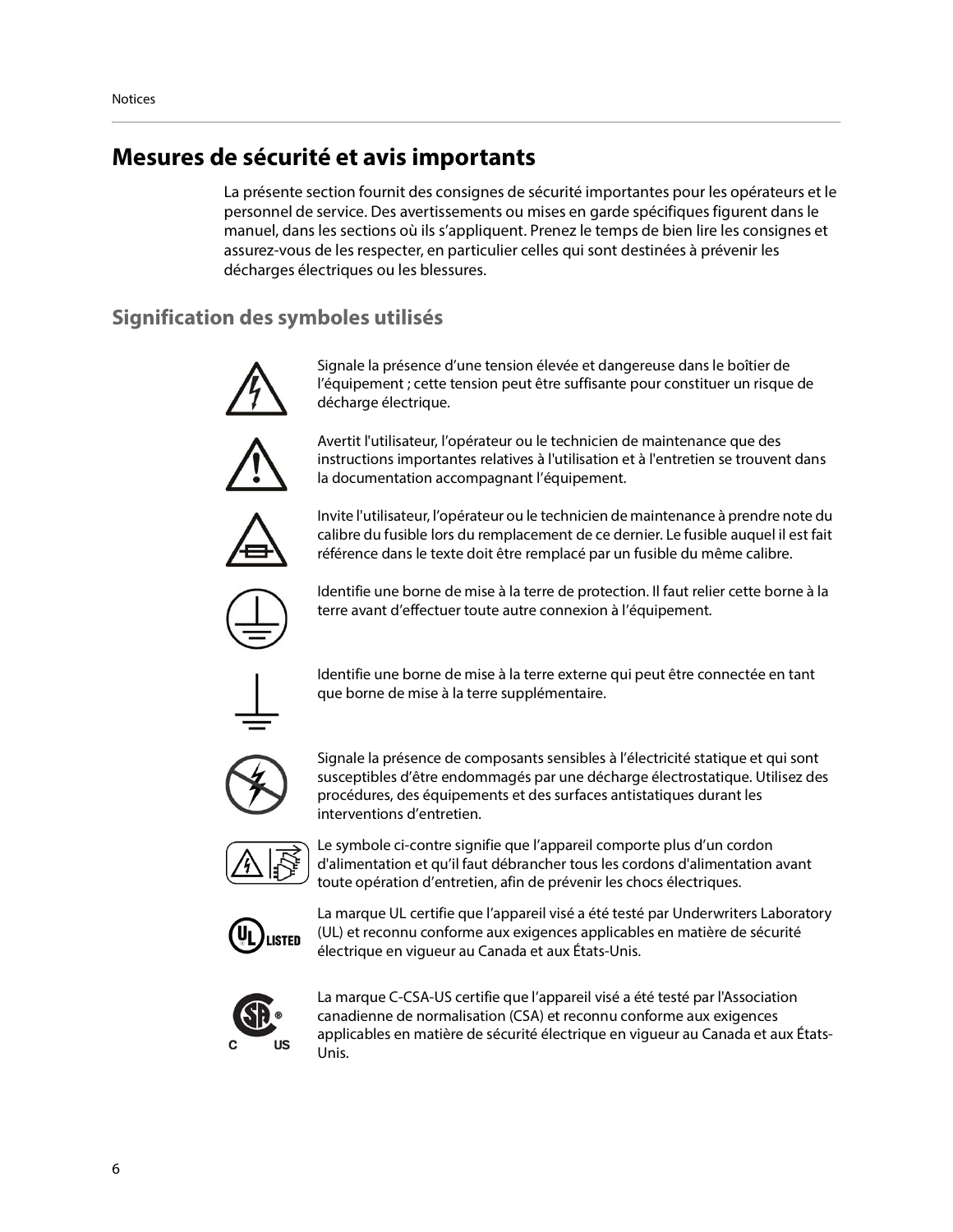

La marque C-UL-US certifie que l'appareil visé a été testé par Underwriters Laboratory (UL) et reconnu conforme aux exigences applicables en matière de sécurité électrique en vigueur au Canada et aux États-Unis.

La marque ETL Listed d'Intertek pour le marché Nord-Américain certifie que



l'appareil visé a été testé par Intertek et reconnu conforme aux exigences applicables en matière de sécurité électrique en vigueur au Canada et aux États-Unis. Le marquage CE indique que l'appareil visé est conforme aux exigences

essentielles des directives applicables de l'Union européenne en matière de sécurité électrique, de compatibilité électromagnétique et de conformité environnementale.



Le symbole ci-contre sur un appareil Grass Valley ou à l'intérieur de l'appareil indique qu'il est conforme aux normes applicables en matière de sécurité laser.

#### **Avertissements**



Les avertissements signalent des conditions ou des pratiques susceptibles d'occasionner des blessures graves, voire fatales. Veuillez vous familiariser avec les avertissements d'ordre général ci-dessous :

- Un cordon d'alimentation dûment homologué doit être utilisé pour connecter l'appareil à une tension de secteur de 120 V CA ou 240 V CA.
- La protection de ce produit contre les courts-circuits (surintensités) dépend de l'installation électrique du bâtiment. Assurez-vous qu'un fusible ou un disjoncteur pour 120 V CA ou 240 V CA est utilisé sur les conducteurs de phase.
- Dans le présent manuel, toutes les instructions qui nécessitent d'ouvrir le couvercle de l'équipement sont destinées exclusivement au personnel technique qualifié.
- N'utilisez pas cet appareil dans un environnement humide.
- Cet équipement est mis à la terre par le conducteur de mise à la terre des cordons d'alimentation. Pour éviter les chocs électriques, branchez les cordons d'alimentation sur une prise correctement câblée avant de brancher les entrées et sorties de l'équipement.
- Acheminez les cordons d'alimentation et autres câbles de façon à ce qu'ils ne risquent pas d'être endommagés. Supportez correctement les enroulements de câbles afin de ne pas endommager les connecteurs.
- Coupez l'alimentation avant de nettoyer l'équipement. Ne pas utiliser de nettoyants liquides ou en aérosol. Utilisez uniquement un chiffon humide.
- Des tensions dangereuses peuvent exister en plusieurs points dans cet équipement. Pour éviter toute blessure, ne touchez pas aux connexions ou aux composants exposés lorsque l'appareil est sous tension.
- Avant de procéder à toute opération d'entretien ou de dépannage, enlevez tous vos bijoux (notamment vos bagues, votre montre et autres objets métalliques).
- Pour éviter tout risque d'incendie, utilisez uniquement les fusibles du type et du calibre indiqués sur l'équipement ou dans la documentation qui l'accompagne.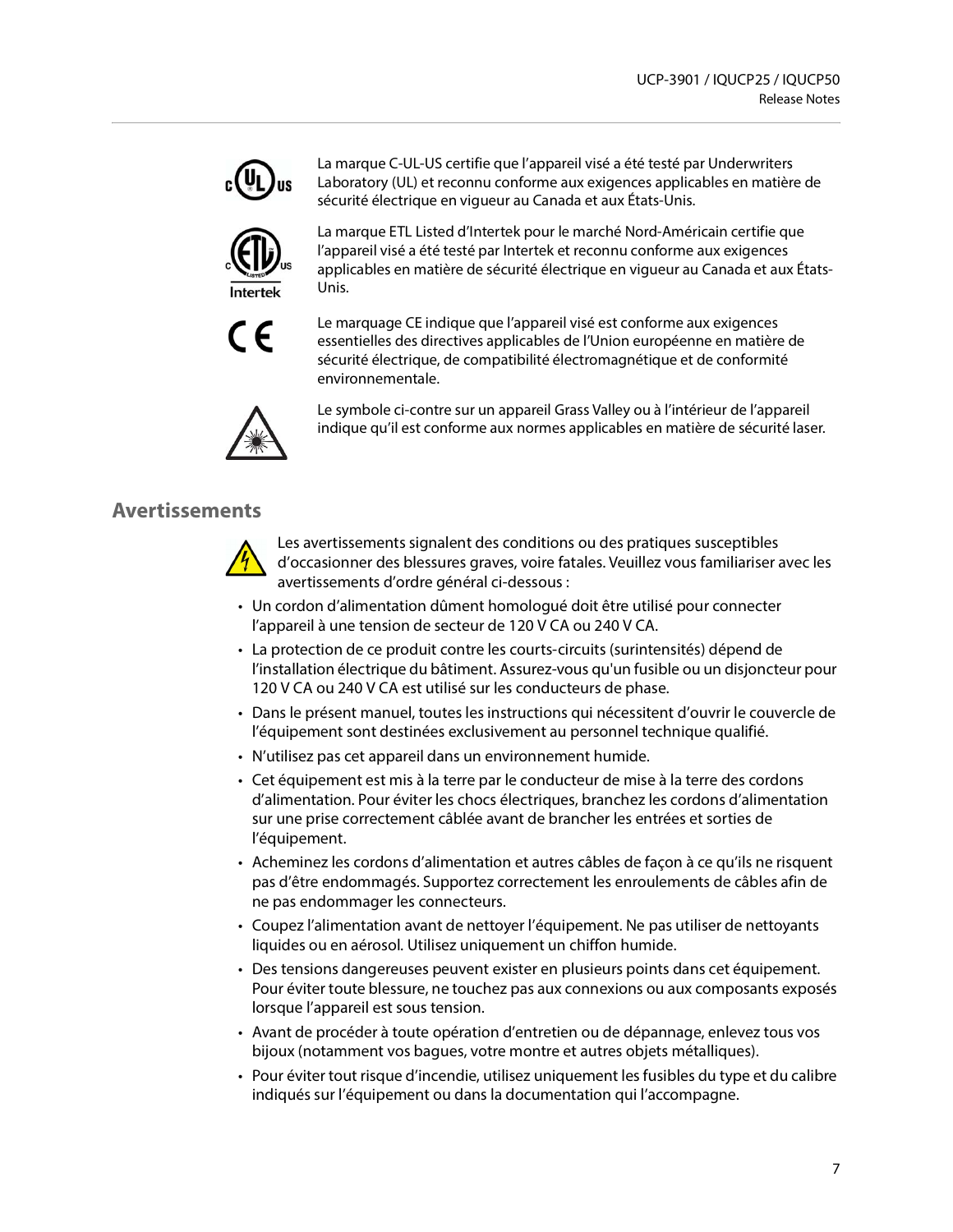- Ne pas utiliser cet appareil dans une atmosphère explosive.
- Présence possible de courants de fuite. Un raccordement à la masse est indispensable avant la mise sous tension.
- Après tout travail d'entretien ou de réparation, faites effectuer des contrôles de sécurité par le personnel technique qualifié.

#### **Mises en garde**



Les mises en garde signalent des conditions ou des pratiques susceptibles d'endommager l'équipement. Veuillez vous familiariser avec les mises en garde cidessous :

- L'appareil est conçu pour être installé dans un endroit à accès restreint.
- Au moment d'installer l'équipement, ne fixez pas les cordons d'alimentation aux surfaces intérieures de l'édifice.
- Les produits qui n'ont pas d'interrupteur marche-arrêt et qui disposent d'une source d'alimentation externe doivent être installés à proximité d'une prise de courant facile d'accès.
- Si l'équipement n'est pas pourvu d'un modules d'alimentation auto-adaptables, vérifiez la configuration de chacun des modules d'alimentation avant de les mettre sous tension.
- Assurez une ventilation adéquate. Pour éviter toute surchauffe du produit, assurez une ventilation de l'équipement conformément aux instructions d'installation.
- N'utilisez pas l'équipement si vous suspectez un dysfonctionnement du produit. Faitesle inspecter par un technicien qualifié.
- Pour réduire le risque de choc électrique, n'effectuez pas de réparations autres que celles qui sont décrites dans le présent manuel, sauf si vous êtes qualifié pour le faire. Confiez les réparations à un technicien qualifié. La maintenance doit se réaliser dans un milieu libre d'électricité statique.
- L'appareil peut comporter plus d'un cordon d'alimentation. Afin de prévenir les chocs électriques, débrancher tous les cordons d'alimentation avant toute opération d'entretien.
- Veillez à toujours prendre les mesures de protection antistatique appropriées quand vous manipulez l'équipement.
- Pour réduire le risque de choc électrique, branchez chaque cordon d'alimentation dans des circuits de dérivation distincts utilisant des zones de service distinctes.

#### **Protection contre les décharges électrostatiques (DES)**

Une décharge électrostatique peut se produire lorsque des composants électroniques ne sont pas manipulés de manière adéquate, ce qui peut entraîner des défaillances intermittentes ou endommager irrémédiablement un circuit électrique. Au moment de remplacer une carte dans un châssis, prenez toujours les mesures de protection antistatique appropriées :

• Assurez-vous que le châssis est relié électriquement à la terre par le cordon d'alimentation ou tout autre moyen disponible.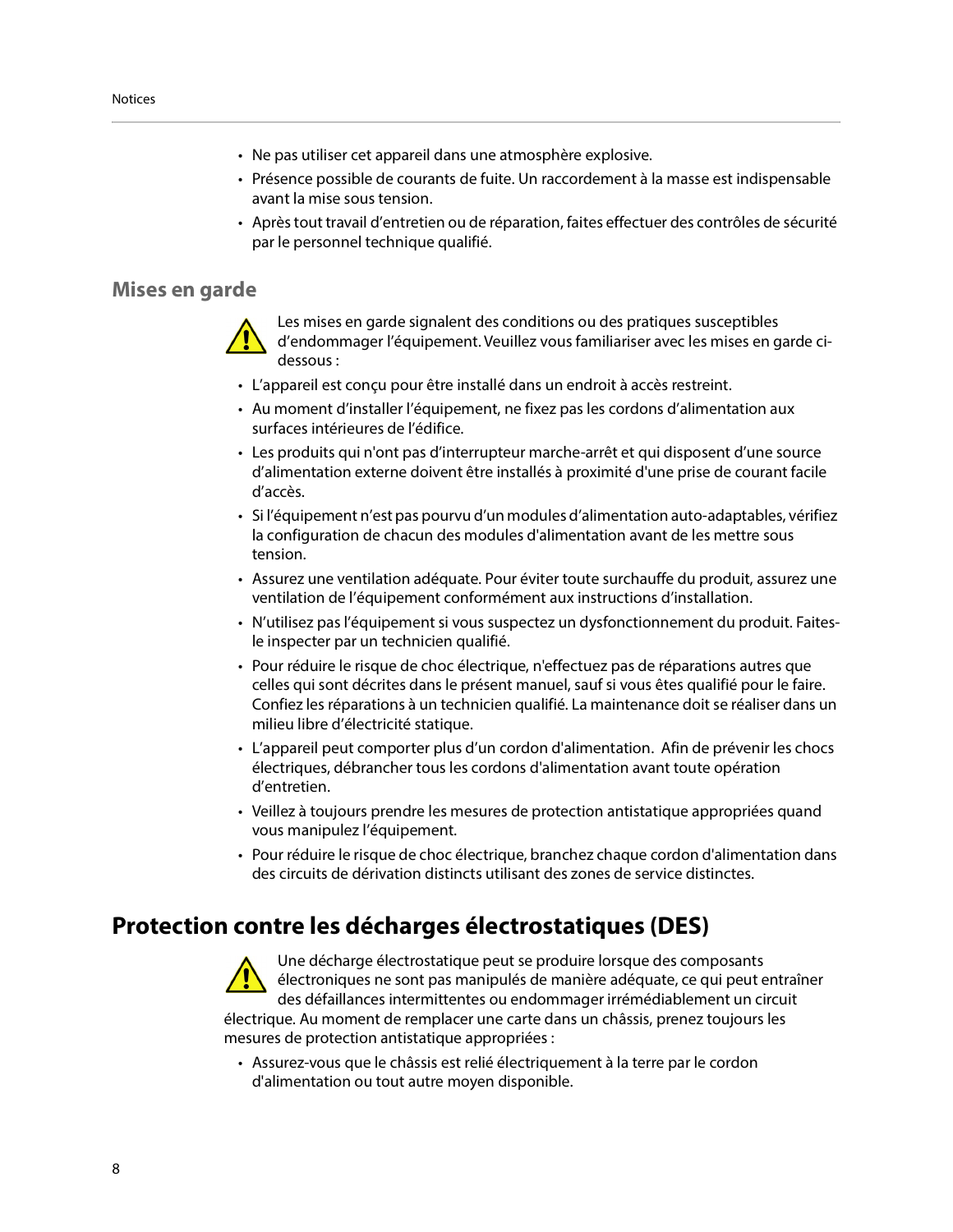- Portez un bracelet antistatique et assurez-vous qu'il est bien en contact avec la peau. Connectez la pince de masse à une surface non peinte du châssis pour détourner à la terre toute tension électrostatique indésirable. En l'absence de bracelet antistatique, déchargez l'électricité statique de votre corps en touchant une surface métallique non peinte du châssis.
- Pour plus de sécurité, vérifiez périodiquement la valeur de résistance du bracelet antistatique. Elle doit se situer entre 1 et 10 mégohms.
- Si vous devez mettre une carte de côté, assurez-vous de la ranger dans un sac protecteur antistatique.
- Les cartes qui sont reliées à un châssis ou boîtier métallique mis à la terre ne nécessitent pas de protection antistatique spéciale.

#### **Environmental Information**

European (CE) WEEE directive.



This symbol on the product(s) means that at the end of life disposal it should not be mixed with general waste.

[Visit](www.grassvalley.com) www.grassvalley.com for recycling information.

Grass Valley believes this environmental information to be correct but cannot guarantee its completeness or accuracy since it is based on data received from sources outside our company. All specifications are subject to change without notice.

[If you have questions about Grass Valley environmental and social involvement \(WEEE,](mailto:environment@grassvalley.com)  [RoHS, REACH, etc.\), please contact us at e](mailto:environment@grassvalley.com)nvironment@grassvalley.com.

#### **Laser Safety - Fiber Output SFP and QSFP Modules Warning**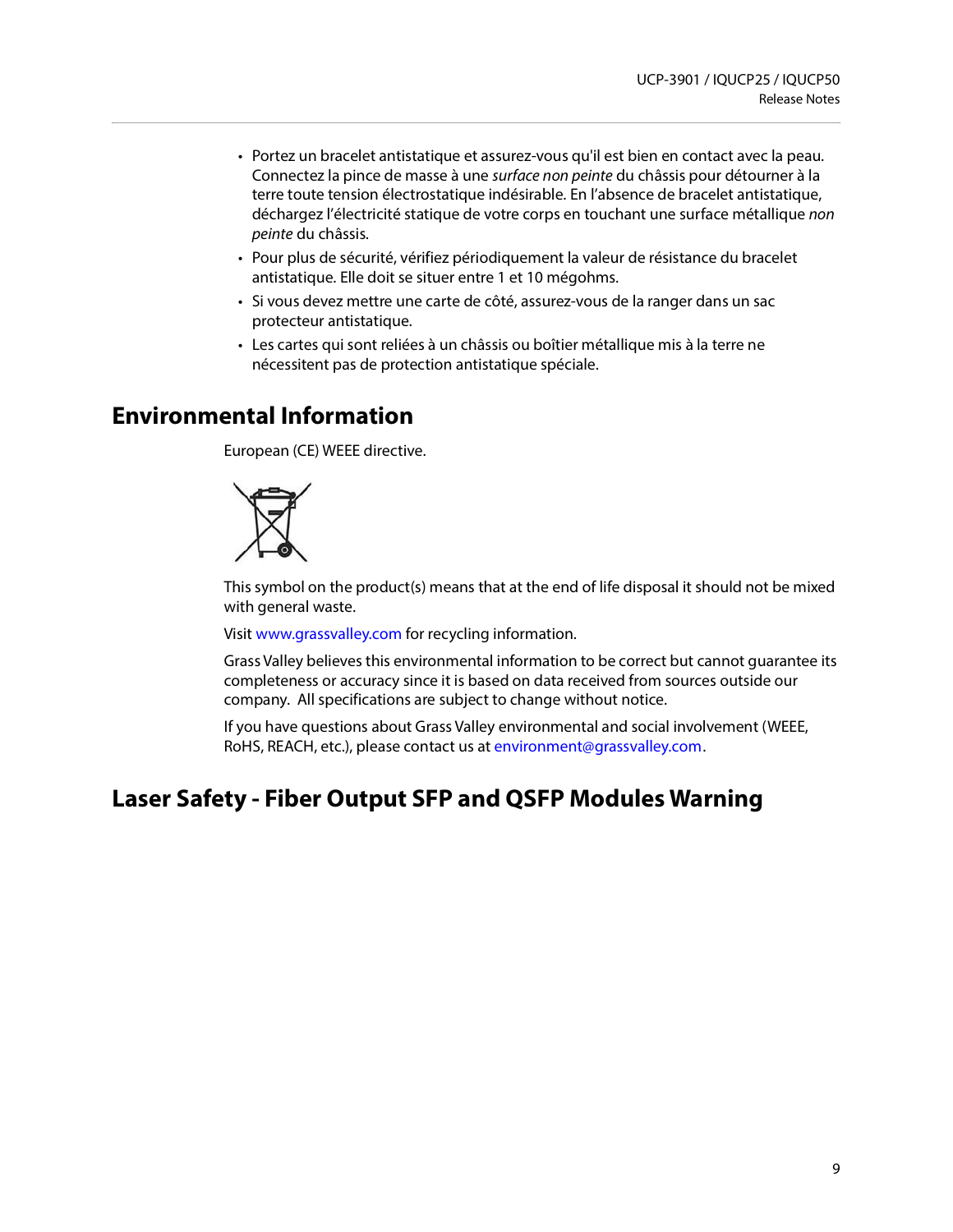

#### **Safety and EMC Standards**

This equipment complies with the following standards:

**Safety Standards**

**Information Technology Equipment - Safety Part 1**

**EN60950-1: 2006**

Safety of Information Technology Equipment Including Electrical Business Equipment.

**UL1419 (4th Edition)** 

Standard for Safety – Professional Video and Audio equipment (UL file number E193966)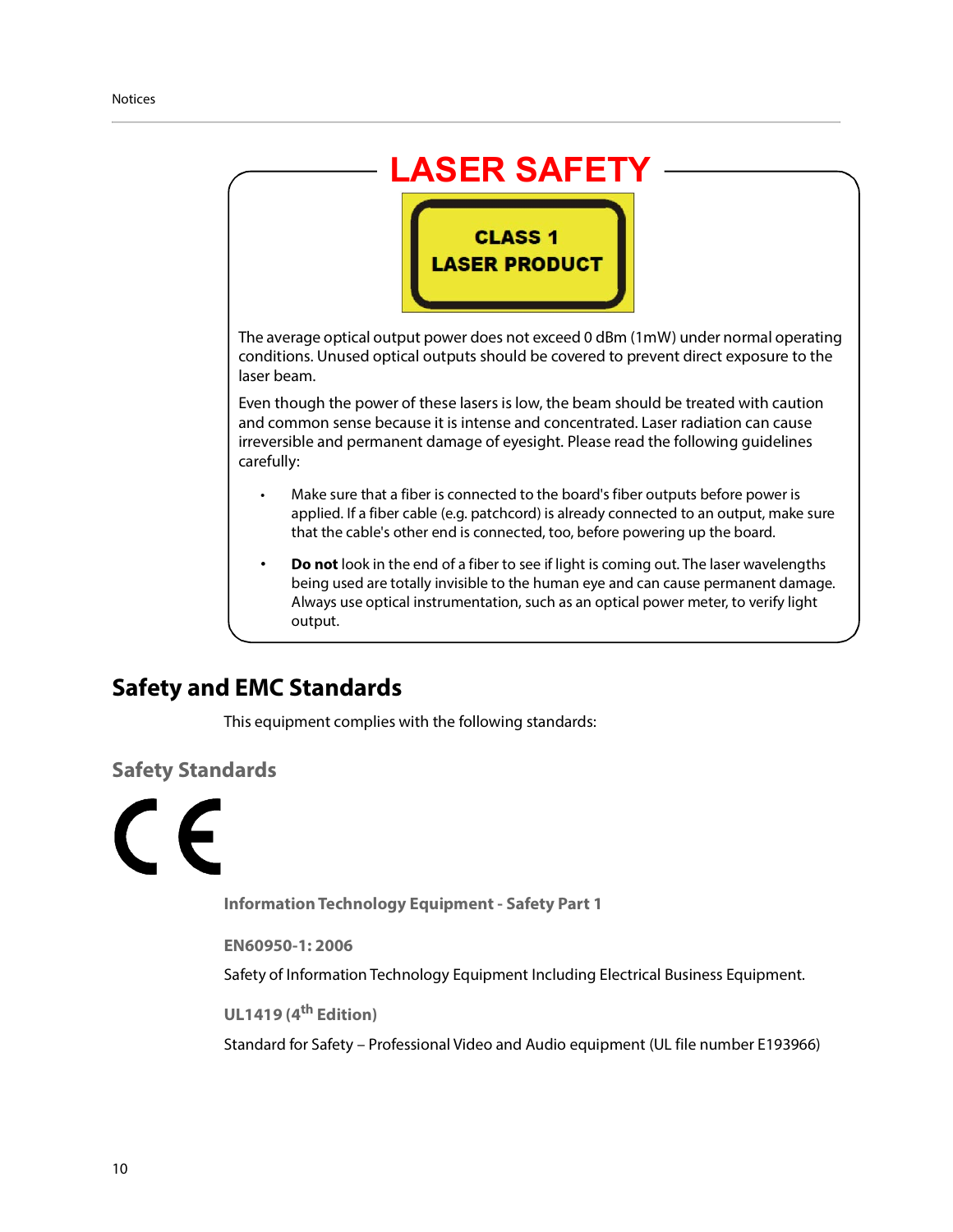#### **EMC Standards**

This unit conforms to the following standards:

**EN55032:2015 (Class A)** 

Electromagnetic Compatibility of multimedia equipment - Emission requirements

**EN61000-3-2:2014 (Class A)** 

Electromagnetic Compatibility - Limits for harmonic current emissions

**EN61000-3-3:2013**

Electromagnetic Compatibility - Limits of voltage changes, voltage fluctuations and flicker

**EN55103-2:2009 (Environment E2)**

Electromagnetic Compatibility, Product family standard for audio, video, audio-visual and entertainment lighting control apparatus for professional use. Part 2. Immunity

#### **WARNING**

This equipment is compliant with Class A of CISPR 32. In a residential environment this equipment may cause radio interference.

FCC / CFR 47:Part 15 (Class A)

Federal Communications Commission Rules Part 15, Subpart B

Caution to the user that changes or modifications not expressly approved by the party responsible for compliance could void the user's authority to operate the equipment.

| Note: | This equipment has been tested and found to comply with the<br>limits for a Class A digital device, pursuant to part 15 of the FCC<br>Rules. These limits are designed to provide reasonable<br>protection against harmful interference when the equipment is<br>operated in a commercial environment.<br>This equipment generates, uses, and can radiate radio<br>frequency energy and, if not installed and used in accordance<br>with the instruction manual, may cause harmful interference to<br>radio communications.<br>Operation of this equipment in a residential area is likely to<br>cause harmful interference in which case the user will be |
|-------|------------------------------------------------------------------------------------------------------------------------------------------------------------------------------------------------------------------------------------------------------------------------------------------------------------------------------------------------------------------------------------------------------------------------------------------------------------------------------------------------------------------------------------------------------------------------------------------------------------------------------------------------------------|
|       | required to correct the interference at his own expense.                                                                                                                                                                                                                                                                                                                                                                                                                                                                                                                                                                                                   |

#### **EMC Performance of Cables and Connectors**

Grass Valley products are designed to meet or exceed the requirements of the appropriate European EMC standards. In order to achieve this performance in real installations it is essential to use cables and connectors with good EMC characteristics.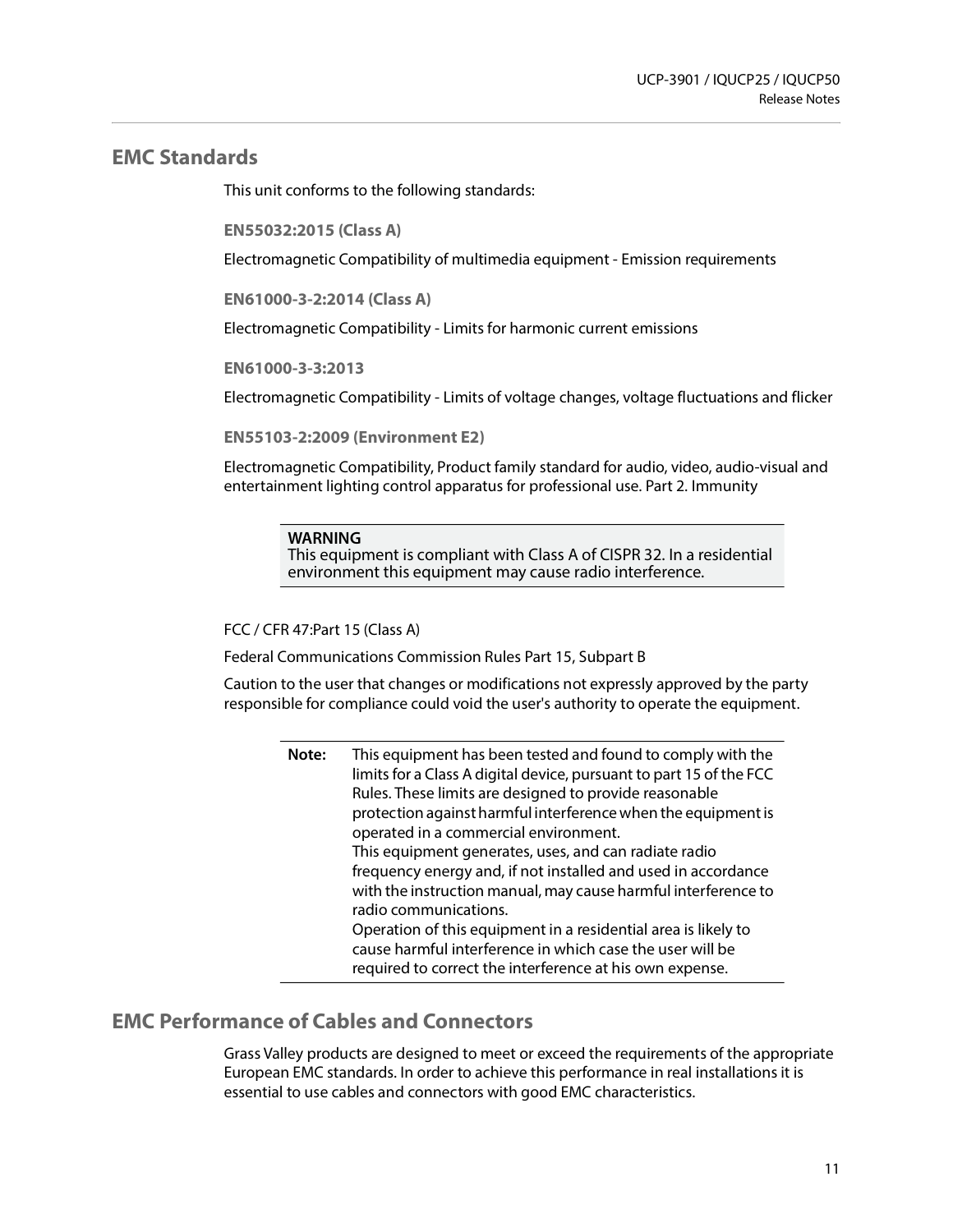All signal connections (including remote control connections) shall be made with screened cables terminated in connectors having a metal shell. The cable screen shall have a largearea contact with the metal shell.

#### **SIGNAL/DATA PORTS**

For unconnected signal/data ports on the unit, fit shielding covers. For example, fit EMI blanking covers to SFP+ type ports; and fit 75 Ώ RF terminators to BNC type ports.

#### **COAXIAL CABLES**

Coaxial cables connections (particularly serial digital video connections) shall be made with high-quality double-screened coaxial cables such as Belden 8281 or BBC type PSF1/2M, Belden 1694A (for 3Gbps), and Belden 4794A (for 12Gbps).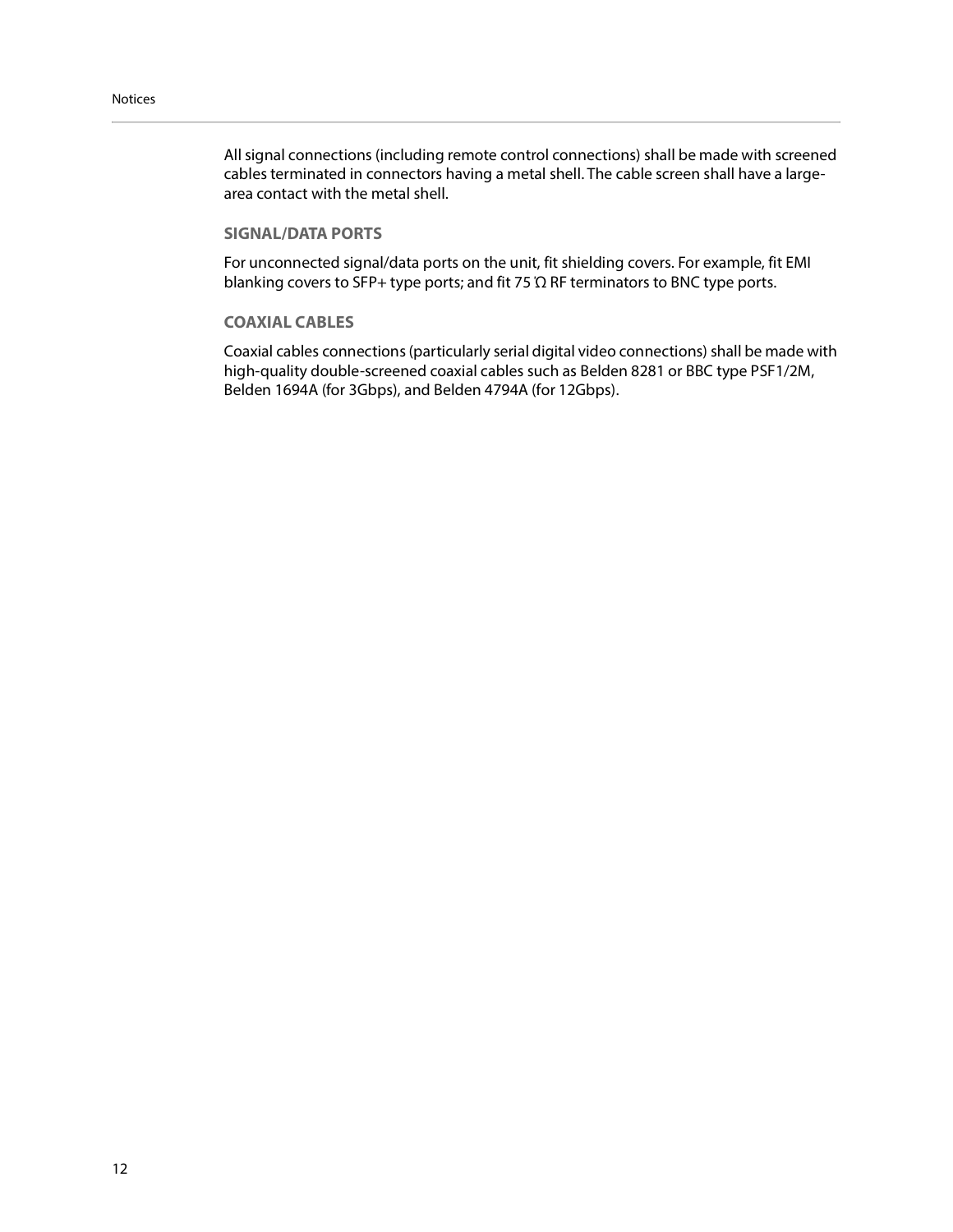## **Table of Contents**

| 1              |  |
|----------------|--|
|                |  |
|                |  |
|                |  |
|                |  |
|                |  |
|                |  |
|                |  |
|                |  |
| $\overline{2}$ |  |
|                |  |
|                |  |
|                |  |
|                |  |
|                |  |
|                |  |
|                |  |
|                |  |
|                |  |
|                |  |
|                |  |
|                |  |
|                |  |
|                |  |
|                |  |
|                |  |
|                |  |
|                |  |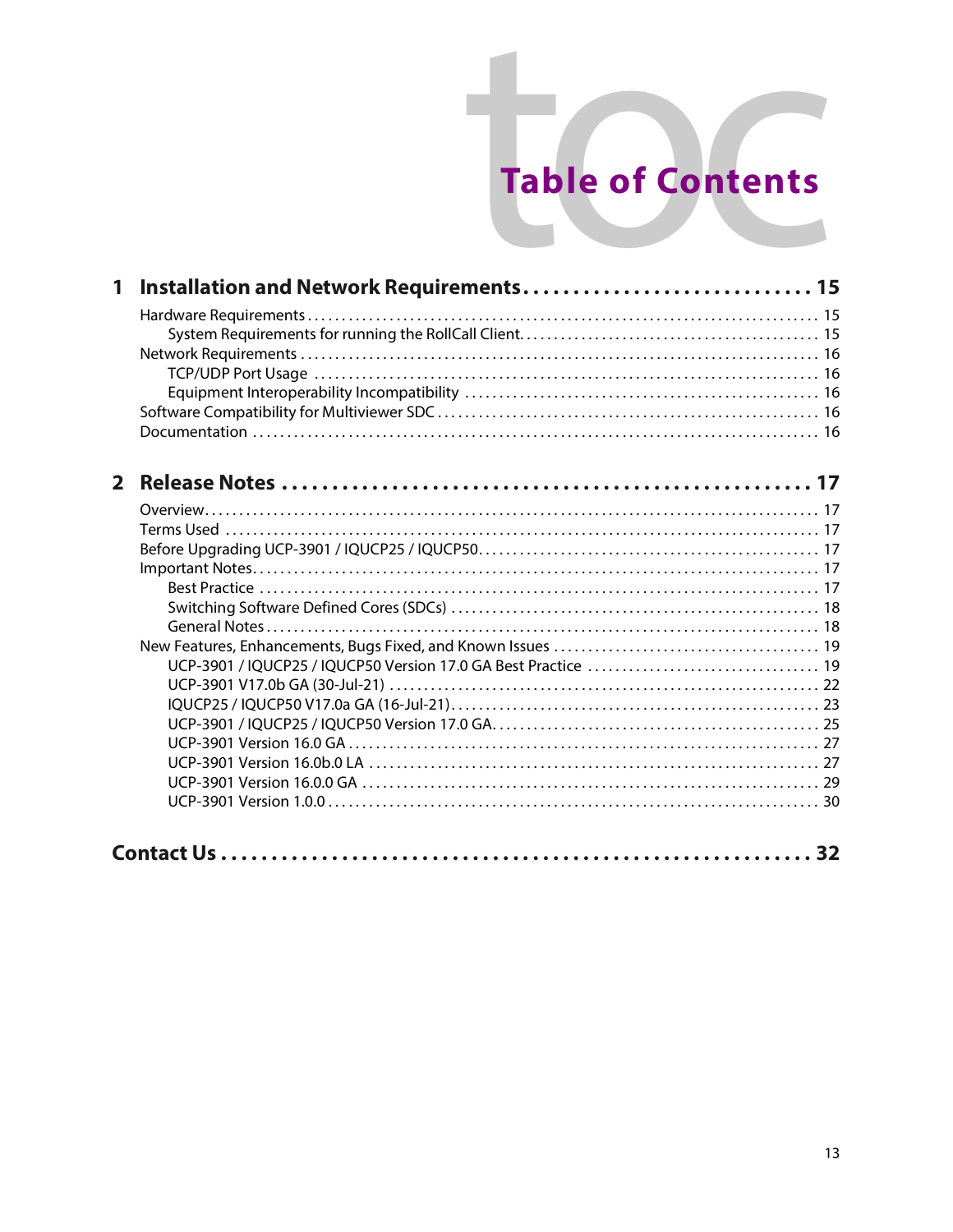Table of Contents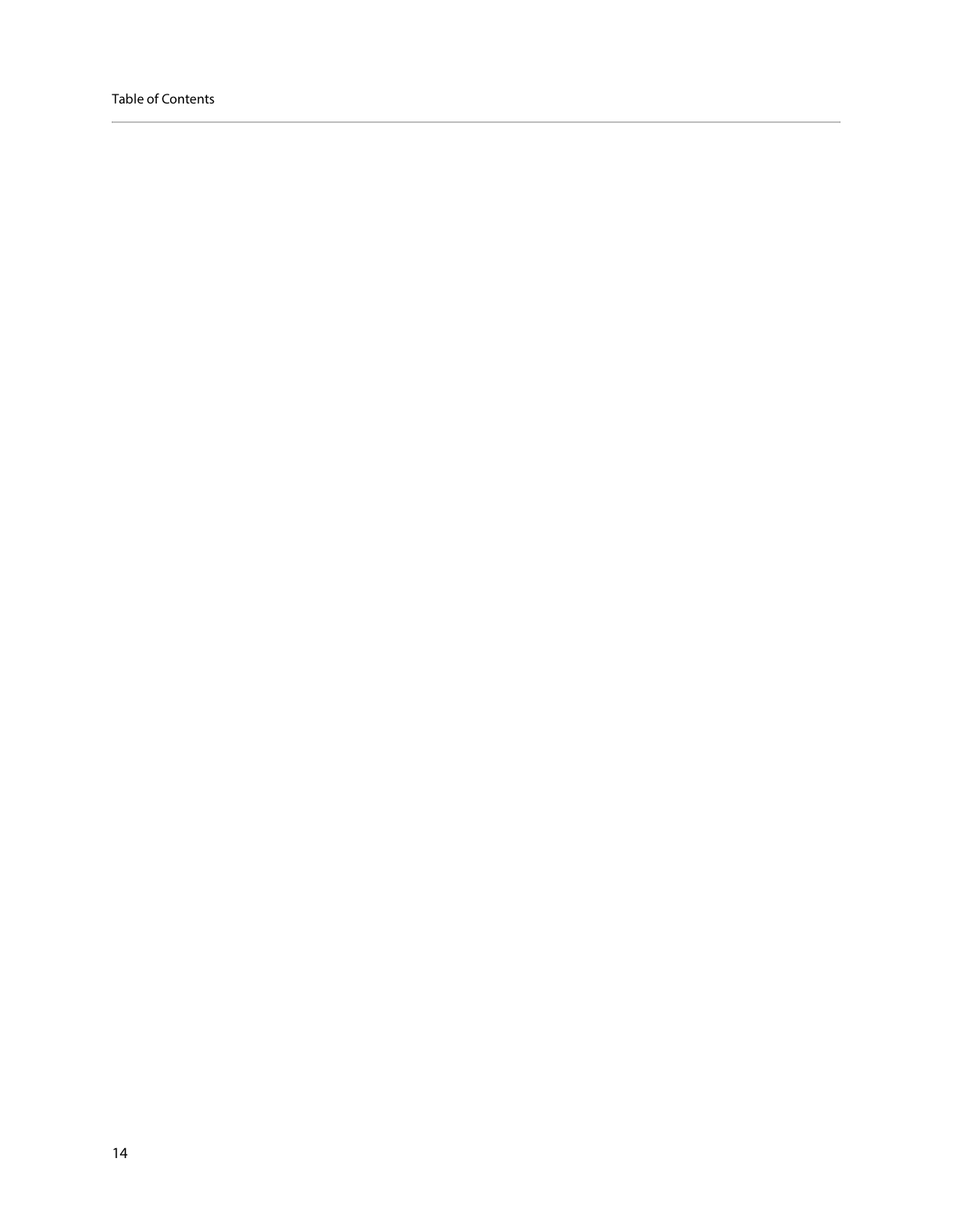# <span id="page-14-0"></span>**Installation and Network Requirements 12**<br> **12**<br> **11**<br> **11**<br> **1111g** or upgrading a

This section details the requirements that must be met prior to installing or upgrading a system with the current version of RollCall for use with an UCP-3901 / IQUCP25 / IQUCP50. It also provides upgrading and configuration guidelines, as well as tips to improve performance.

#### <span id="page-14-1"></span>**Hardware Requirements**

#### <span id="page-14-2"></span>**System Requirements for running the RollCall Client**

The client platform must meet the following system specifications for optimal performance:

| Operating system | Microsoft Windows 10, Windows 8.1, Windows 8, or Windows 7                 |
|------------------|----------------------------------------------------------------------------|
| Processor        | Intel Core i3, the minimum required by the operating system, or better     |
| Memory           | 8 GB RAM minimum, the minimum required by the operating system, or<br>more |
| Disk Space       | The minimum required by the operating system plus one GB, or more          |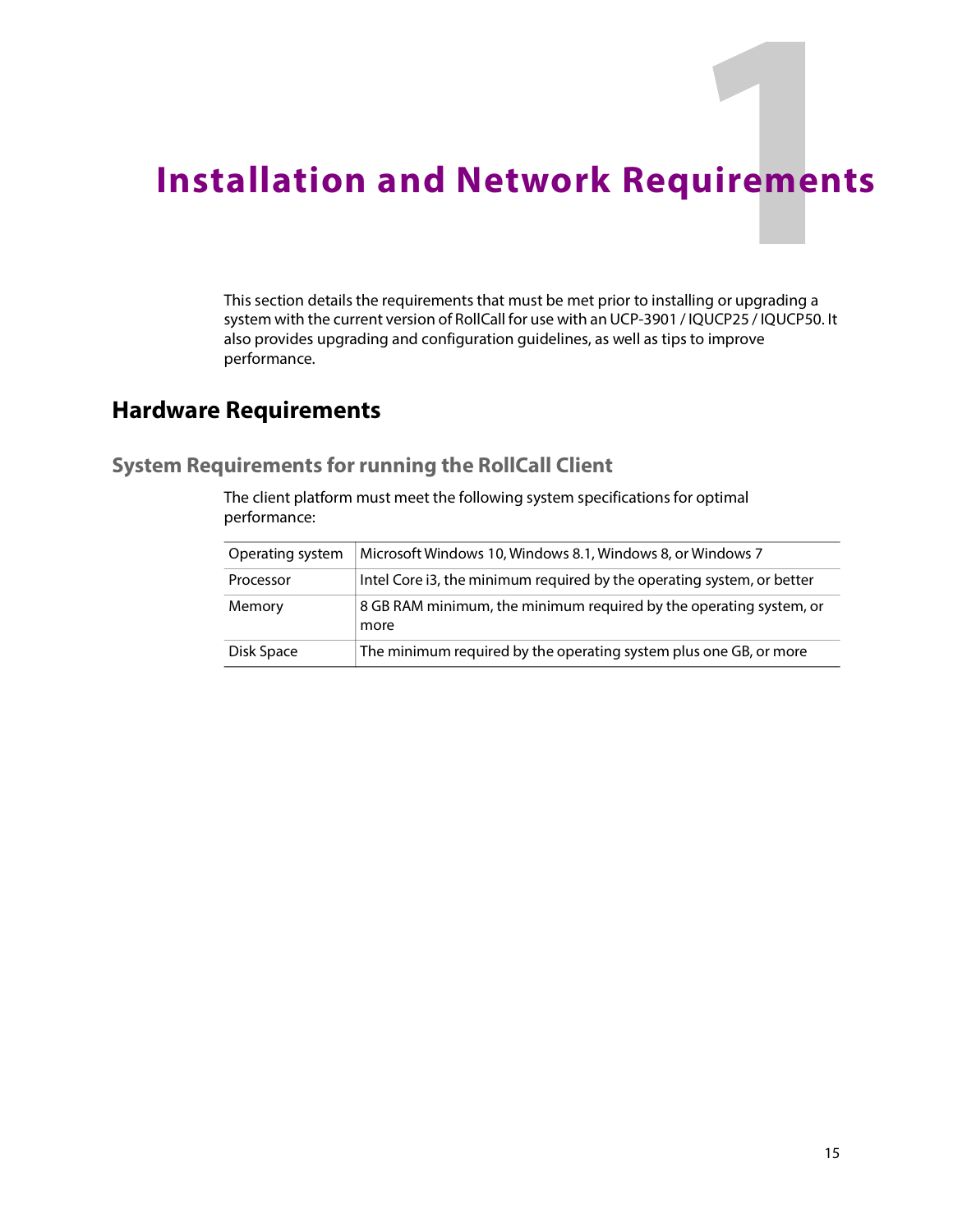#### <span id="page-15-0"></span>**Network Requirements**

Users can access the UCP-3901 / IQUCP25 / IQUCP50 from a client PC using RollCall.

It is recommended that the UCP-3901 / IQUCP25 / IQUCP50 be installed on a dedicated LAN, using the existing security infrastructure. A qualified system administrator should verify that the setup follows the security standards of your organization. Refer to the UCP*-*3901 / IQUCP25 / IQUCP50 Installation Guide for RollCall software installation information.

To support FEC, ensure the network switch you plan to use supports CL91-RS-FEC. For example, for Cisco products, see [https://www.cisco.com/c/en/us/td/docs/switches/datacenter/aci/apic/sw/kb/b\\_Cisco\\_ACI](https://www.cisco.com/c/en/us/td/docs/switches/datacenter/aci/apic/sw/kb/b_Cisco_ACI_and_Forward_Error_Correction.html) [\\_and\\_Forward\\_Error\\_Correction.html](https://www.cisco.com/c/en/us/td/docs/switches/datacenter/aci/apic/sw/kb/b_Cisco_ACI_and_Forward_Error_Correction.html).

#### <span id="page-15-1"></span>**TCP/UDP Port Usage**

Certain ports must be open on the management network. This information can be found under **Port Usage** in the RollCall V4 Suite & RollCall Lite Installation Guide.

#### <span id="page-15-2"></span>**Equipment Interoperability Incompatibility**

While UCP-3901 / IQUCP25 / IQUCP50 can integrate with a wide range of equipment, this does not guarantee interoperability between equipment. Always consult product datasheets to ensure that common signal types are supported by both pieces of equipment for interoperability.

#### <span id="page-15-3"></span>**Software Compatibility for Multiviewer SDC**

|  |  | Table 1-1: Software Compatibility |
|--|--|-----------------------------------|
|--|--|-----------------------------------|

| <b>Software</b>               | <b>Version</b>  |
|-------------------------------|-----------------|
| Orbit                         | v3.1 or later   |
| <b>RollCall Control Panel</b> | 4.17.1 or later |

#### <span id="page-15-4"></span>**Documentation**

You can obtain the latest version of the Release Notes and all manuals from the Documentation Library section of Grass Valley's website.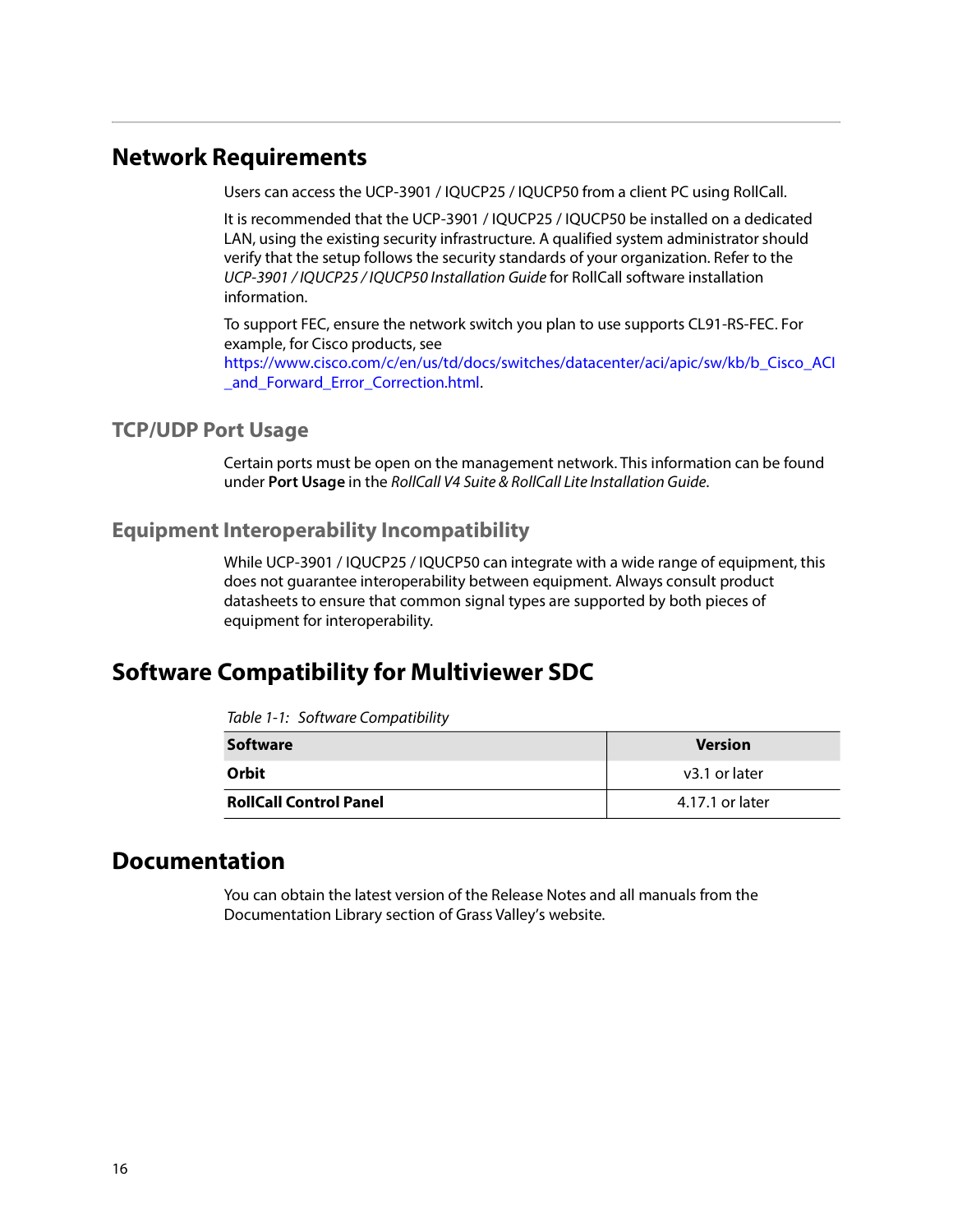# **Release Notes**<br>
2<sup>2</sup><br>
2<sup>2</sup><br>
2<sup>2</sup><br>
2<sup>2</sup><br>
2<sup>2</sup><br>
2<sup>2</sup><br>
2<sup>2</sup><br>
2<sup>2</sup><br>
2<sup>2</sup><br>
2<sup>2</sup><br>
2<sup>2</sup><br>
2<sup>2</sup><br>
2<sup>2</sup><br>
2<sup>2</sup><br>
2<sup>2</sup><br>
2<sup>2</sup><br>
2<sup>2</sup><br>
2<sup>2</sup><br>
2<sup>2</sup><br>
2<sup>2</sup><br>
2<sup>2</sup><br>
2<sup>2</sup><br>
2<sup>2</sup><br>
2<sup>2</sup><br>
2<br>
2<br>
2<br>
2<br>
3<br>
2<br>
3<br>
3<br>
3<br>
3<br>
3<br>
3<br>
3<br>
3<br>

<span id="page-16-0"></span>The UCP*-*3901 / IQUCP25 / IQUCP50 Release Notes guide includes lists of new features and enhancements, bugs fixed, as well as known issues and limitations associated with the latest version of the RollCall software.

#### <span id="page-16-1"></span>**Overview**

UCP-3901 / IQUCP25 / IQUCP50 version 17.0B is a major release containing key features to meet the needs of our customers and bug fixes for improved stability. See New Features, [Enhancements, Bugs Fixed, and Known Issues, on page 19.](#page-18-0)

#### <span id="page-16-2"></span>**Terms Used**

- **GA** = General Availability
- $\cdot$  LA = Limited Availability

#### <span id="page-16-3"></span>**Before Upgrading UCP-3901 / IQUCP25 / IQUCP50**

Backup the UCP-3901 / IQUCP25 / IQUCP50 configuration to your local PC before you perform a UCP-3901 / IQUCP25 / IQUCP50 software upgrade so that you can return to the previous UCP-3901 / IQUCP25 / IQUCP50 software version if necessary. Refer to **Save** and **Restore** in the RollCall Control Panel User Manual, available for download from the Grass Valley website.

#### <span id="page-16-4"></span>**Important Notes**

#### <span id="page-16-5"></span>**Best Practice**

With the introduction of V17.0 and multiple audio flows, it is recommended that the system is cleared down of all spigot addresses, flows remapped, and where necessary GV Orbit reconfigured to account for the additional flows. Not doing this potentially introduces the risk of unpredictable behavior.

For releases prior V16.0 when changing the IO configuration of the product it is recommended to clear down the spigot IP addresses. Applying defaults is the quickest way of achieving this. Not doing this potentially introduces the risk of unpredictable behavior. This was a subsequence of changing some of the flow capabilities.

From V16.0 we have added, by default but user over-ridable, the setting of the card to defaults when the FPGA image changes. Eth1, Eth2 and the management port address, and FEC controls are unaffected by this meaning that the card shall remain connected and accessible.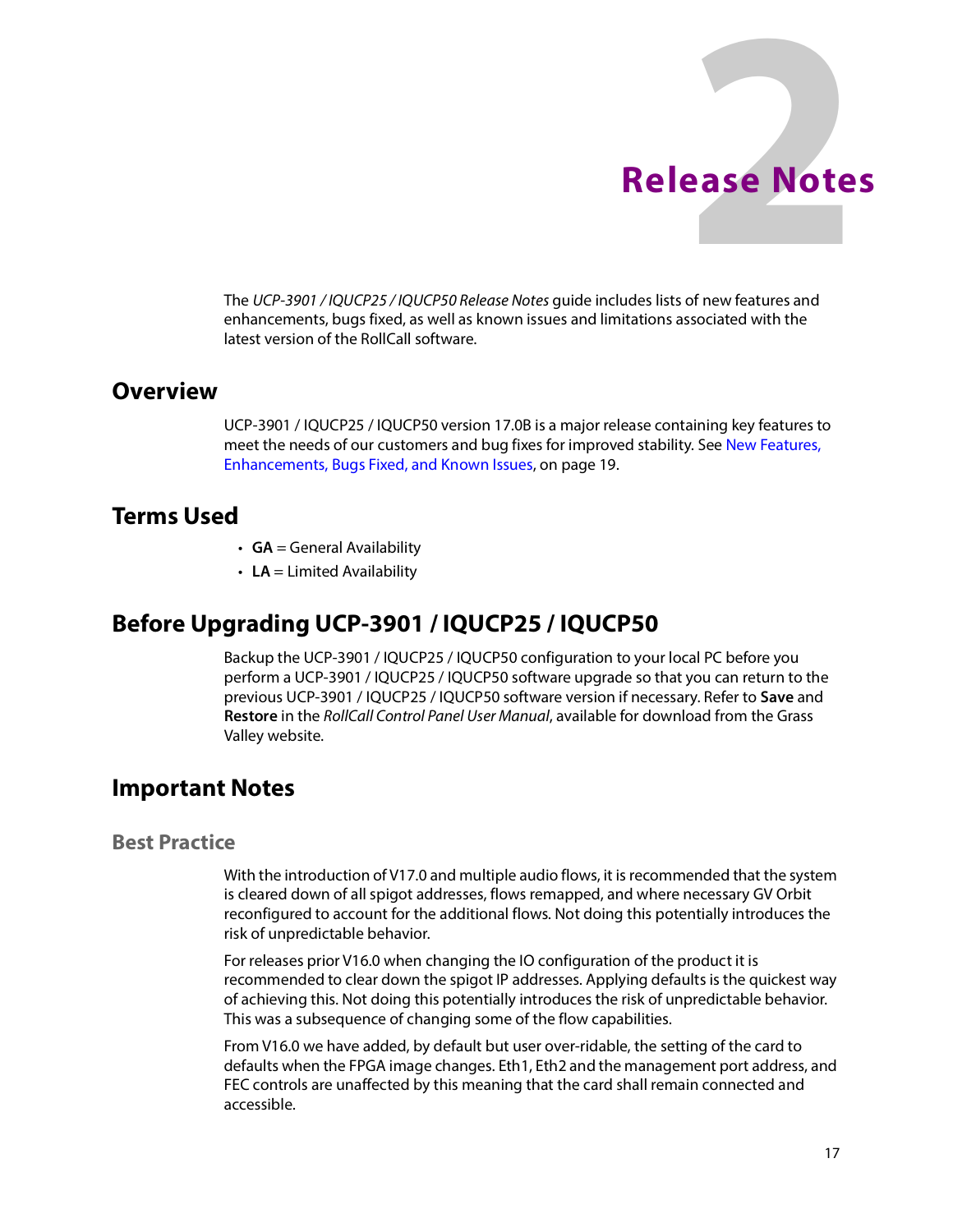#### <span id="page-17-0"></span>**Switching Software Defined Cores (SDCs)**

When switching between SDCs on the IQUCP it is recommended to clear down of all spigot addresses, flows remapped, and where necessary GV Orbit reconfigured to account for the additional flows.

#### <span id="page-17-1"></span>**General Notes**

- 1 The UCP-3901-25-MV / UCP-3901-50-MV / IQUCP25 MV / IQUCP50 MV is a separate build to the rest of the IP core product range, albeit its version number is confusingly near that of the core.
- 2 For releases earlier than V2.2, the Tektronix Prism does not correctly process ST2110 compliant extended headers, and will report sequence number errors for ST2110-20 if extended headers are enabled.
- 3 Auto detection with between integer and non-integer frame rates that are close to one another, for example 59 and 60, favors the non-integer frame rate. To overcome this, the standard has to be selected manually.
- 4 We only support 16 channels of audio. For 12G-SDI these are first 16 channels in Link 1.
- 5 It is recommended that for 1080p59 the 8/8 builds are favored from a deployment perspective, as whilst the IP core does not impose any limitations on the end user as to what signals are sent / received from what spigot, there are three important limitations that otherwise need to be taken into account when deploying a system.
	- a Firstly, it is left to the user to ensure that the bandwidth of the Media interface is not exceeded. For example, if you were to use the 0/16 configuration of the UCP-3901-25-EP / IQUCP25 EP with 16 unique 1080p50 ST2110-20 ST2022-7 streams, this clearly exceeds the 25GbE data rate of the media interface and would subsequently fail.
	- b AND, if the card is in Make-Before-Break, then for every simultaneous change the stream count is 2, not 1, for duration of the change.
	- c AND, there is an **IP Receiver** hardware limitation on the UCP-3901-25-EP / UCP-3901-50-EP / UCP-3901-25-MV / UCP-3901-50-MV / IQUCP25 EP / IQUCP50 EP / IQUCP25 MV / IQUCP50 MV as to how many stream they can process concurrently. This is captured in the table below.

| Standard | ST2022-6 | ST2110-20 | ST2110-30      | ST2110-40 | Max. # Spigots |
|----------|----------|-----------|----------------|-----------|----------------|
| 1080p50  | 1        |           |                |           | 13             |
|          |          |           |                |           | 16             |
|          |          |           | 1              |           | 16             |
|          |          |           | 1              |           | 16             |
|          |          | ш         | $\overline{4}$ |           | 14             |
| 1080p59  | 1        |           |                |           | 13             |
|          |          |           |                |           | 14             |
|          |          |           | 1              |           | 14             |
|          |          |           | 1              |           | 13             |
|          |          |           | $\overline{4}$ |           | 12             |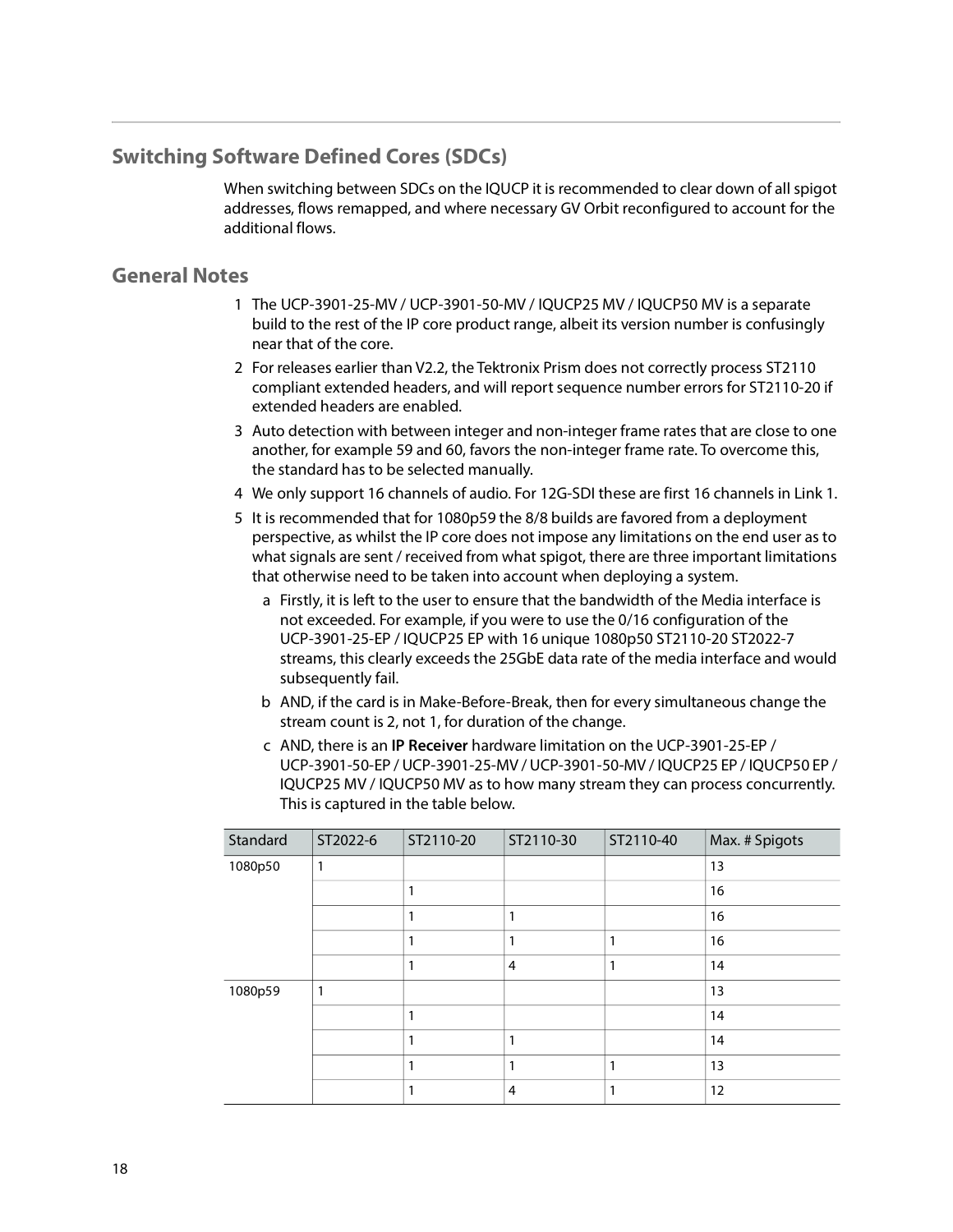| Standard | ST2022-6 | ST2110-20 | ST2110-30 | ST2110-40 | Max. # Spigots |
|----------|----------|-----------|-----------|-----------|----------------|
| 1080p60  |          |           |           |           | 13             |
|          |          |           |           |           | 14             |
|          |          |           |           |           | 14             |
|          |          |           |           |           | 13             |
|          |          |           | 4         |           | 12             |

6 The Multicast address **239.255.0.1** is reserved for Network management and must not be used for media streams.

#### <span id="page-18-0"></span>**New Features, Enhancements, Bugs Fixed, and Known Issues**

The following is a list of UCP-3901 / IQUCP features and enhancements. The most recent items are marked with a star  $(\star)$  symbol.

#### <span id="page-18-1"></span>**UCP-3901 / IQUCP25 / IQUCP50 Version 17.0 GA Best Practice**

With the introduction of V17.0 and multiple audio flows, it is recommended that the system is cleared down of all spigot addresses, flows remapped, and where necessary GV Orbit reconfigured to account for the additional flows. Not doing this potentially introduces the risk of unpredictable behavior.

When using manual Video selection over Auto, and the same flow is used across multiple spigots, the selected standard needs to be the same on all of the spigots.

As shown below, when migrating from version 16.0 to 17.00, due to the addition of 3 new audio channels, the metadata flow has been moved from flow 3 to flow 6, so any existing metadata routing will be need to be reviewed.



For releases prior V16.0 when changing the IO configuration of the product it is recommended to clear down the spigot IP addresses. Applying defaults is the quickest way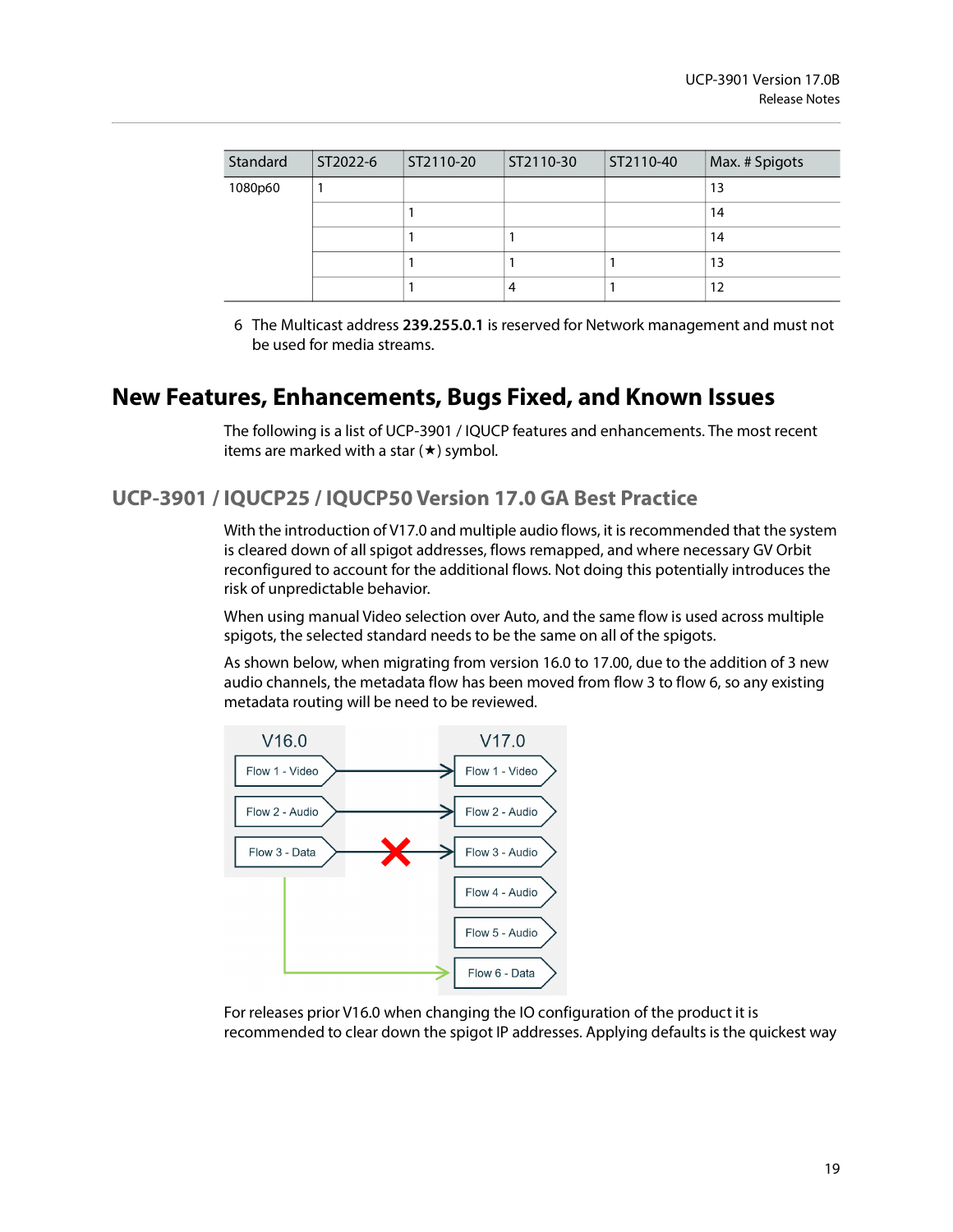of achieving this. Not doing this potentially introduces the risk of unpredictable behavior. This was a subsequence of changing some of the flow capabilities.

From V16.0 we have added, by default but user over-ridable, the setting of the card to defaults when the FPGA image changes. Eth1, Eth2 and the management port address, and FEC controls are unaffected by this, meaning that the card remains connected and accessible.

**Products in Maintenance Phase as of V17.0 GA**

The following products are now entering a maintenance phase and as such are not included in the V17.0 and subsequent releases. Only critical bug fixes will be provided for V16.X moving forward.

| IOUCP25-EP | <b>IOUCP50-EP</b> |        | MV-820-IP-REAR |  |
|------------|-------------------|--------|----------------|--|
| IOUCP25-MV | IQUCP50-MV        | v<br>Λ |                |  |

**Film Mode Support with V17.0 GA**

The UHD capable FPGAs now support non-UHD standards, we have also added support for a number of film modes. These, along with the product capabilities, are detailed in the tables below.

|                          |                | SD/HD/3G Mode of Operation |                               |                                                                                                                                      |  |  |
|--------------------------|----------------|----------------------------|-------------------------------|--------------------------------------------------------------------------------------------------------------------------------------|--|--|
|                          | SDI > IP       | IP > SDI                   | Format                        | Capabilities                                                                                                                         |  |  |
|                          | 8              | 0                          | 625i25, 525i29                | 1xSDI, 1x2022-6, 1x2110-20/30/40 + FS                                                                                                |  |  |
|                          | 16             | 0                          | 720p50/59/60<br>1080i25/29/30 | 1xSDI, 1x2022-6, 1x2110-20/30/40                                                                                                     |  |  |
|                          | 8              | 8                          | 1080p23/24/25/29/30/50/59/60  |                                                                                                                                      |  |  |
| UCP25                    | $\overline{4}$ | 12                         |                               |                                                                                                                                      |  |  |
| $\overline{\phantom{0}}$ | $\Omega$       | 16                         |                               |                                                                                                                                      |  |  |
|                          | 8              | 0                          |                               | 1xSDI, 1xVC2, 1x2110-30/40                                                                                                           |  |  |
|                          | 4              | $\overline{4}$             |                               |                                                                                                                                      |  |  |
|                          | $\Omega$       | 8                          |                               |                                                                                                                                      |  |  |
| JCP-3901-25-EP           | 12             | 4                          |                               | RS-FEC<br>1xSDI, 1x2022-6, 1x2110-20(RX)/30/40<br>1xSDI, 1x2022-6(RX), 1x2110-20/30/40<br>FC-FEC<br>1xSDI, 1x2022-6, 1x2110-20/30/40 |  |  |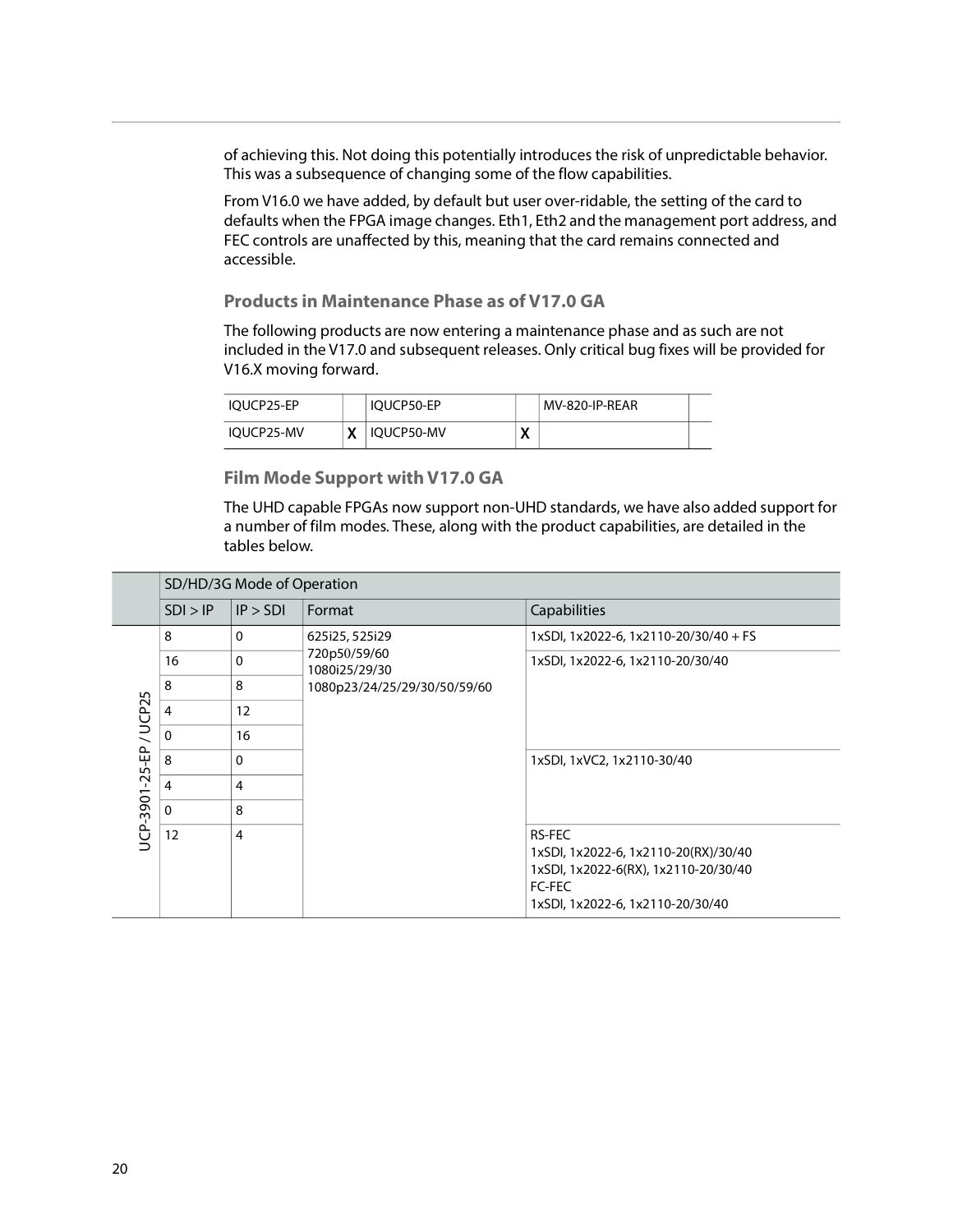|                |                | SD/HD/3G Mode of Operation |                                                                                 |                                                                                  |  |  |  |
|----------------|----------------|----------------------------|---------------------------------------------------------------------------------|----------------------------------------------------------------------------------|--|--|--|
|                | SDI > IP       | IP > SDI                   | Format                                                                          | Capabilities                                                                     |  |  |  |
|                | 8              | $\mathbf{0}$               | 625i25, 525i29<br>720p50/59/60<br>1080i25/29/30<br>1080p23/24/25/29/30/50/59/60 | 1xSDI, $1x2110-20/30/40 + FS$<br>1xSDI, 1x2022-6, 1x2110-30/40 + FS              |  |  |  |
|                | 16             | $\mathbf{0}$               |                                                                                 | 1xSDI, 1x2110-20/30/40<br>1xSDI, 1x2022-6, 1x2110-30/40                          |  |  |  |
| /UCP50         | 12             | 4                          |                                                                                 | 1xSDI, 1x2022-6(RX), 1x2110-20/30/40<br>1xSDI, 1x2022-6, 1x2110-20(RX)/30/40(RX) |  |  |  |
|                | 8              | 8                          |                                                                                 | 1xSDI, 1x2022-6(RX), 1x2110-20/30/40                                             |  |  |  |
| UCP-3901-50-EP | $\overline{4}$ | 12                         |                                                                                 | 1xSDI, 1x2022-6, 1x2110-20(RX)/30/40<br>1xSDI, 1x2022-6(RX), 1x2110-20/30/40     |  |  |  |
|                | $\Omega$       | 16                         |                                                                                 | 1xSDI, 1x2022-6, 1x2110-20/30/40                                                 |  |  |  |
|                | 8              | $\Omega$                   |                                                                                 | 1xSDI, 1xVC2, 1x2110-30/40                                                       |  |  |  |
|                | $\overline{4}$ | 4                          |                                                                                 |                                                                                  |  |  |  |
|                | 0              | 8                          |                                                                                 |                                                                                  |  |  |  |

|                |                | UHD/12G Mode of Operation |                                                               |                                                                |
|----------------|----------------|---------------------------|---------------------------------------------------------------|----------------------------------------------------------------|
|                | SDI > IP       | IP > SDI                  | Format                                                        | Capabilities                                                   |
| <b>UCP2500</b> | 2              | $\overline{2}$            | 720p50/59/60<br>1080i25/29/30<br>1080p23/24/25/29/30/50/59/60 | 1xSDI, 1x2110-20/30/40                                         |
|                | 2              | $\overline{2}$            | 2160p50/59/60                                                 | 4xSDI (QL-3G), 1x2110-20/30/40                                 |
|                | $\overline{2}$ | $\overline{2}$            | 2160p23/24/25/29/30                                           | 4xSDI (QL-HD), 1x2110-20/30/40                                 |
|                | $\overline{2}$ | $\overline{2}$            | 720p50/59/60<br>1080i25/29/30<br>1080p23/24/25/29/30/50/59/60 | 1xSDI, 1x2110-20/30/40                                         |
| JCP2504        | 2              | 2                         | 2160p50/59/60                                                 | 4xSDI (QL-3G), 1x2110-20/30/40<br>1xSDI (12G), 1x2110-20/30/40 |
|                | $\overline{2}$ | $\overline{2}$            | 2160p23/24/25/29/30                                           | 4xSDI (QL-HD), 1x2110-20/30/40                                 |
|                | 4              | 0                         | 720p50/59/60                                                  | 1xSDI (SD/HD/3G), 1x2110-20/30/40                              |
|                | 2              | $\overline{2}$            | 1080i25/29/30<br>1080p23/24/25/29/30/50/59/60                 |                                                                |
|                | 0              | 4                         |                                                               |                                                                |
|                | $\overline{4}$ | 0                         | 2160p50/59/60                                                 | 4xSDI (QL-3G), 1x2110-20/30/40                                 |
| <b>UCP50</b>   | 2              | $\overline{2}$            |                                                               | 1xSDI (12G), 1x2110-20/30/40                                   |
|                | 0              | 4                         |                                                               |                                                                |
|                | $\overline{4}$ | 0                         | 2160p23/24/25/29/30                                           | 4xSDI (QL-HD), 1x2110-20/30/40                                 |
|                | 2              | $\overline{2}$            |                                                               |                                                                |
|                | 0              | 4                         |                                                               |                                                                |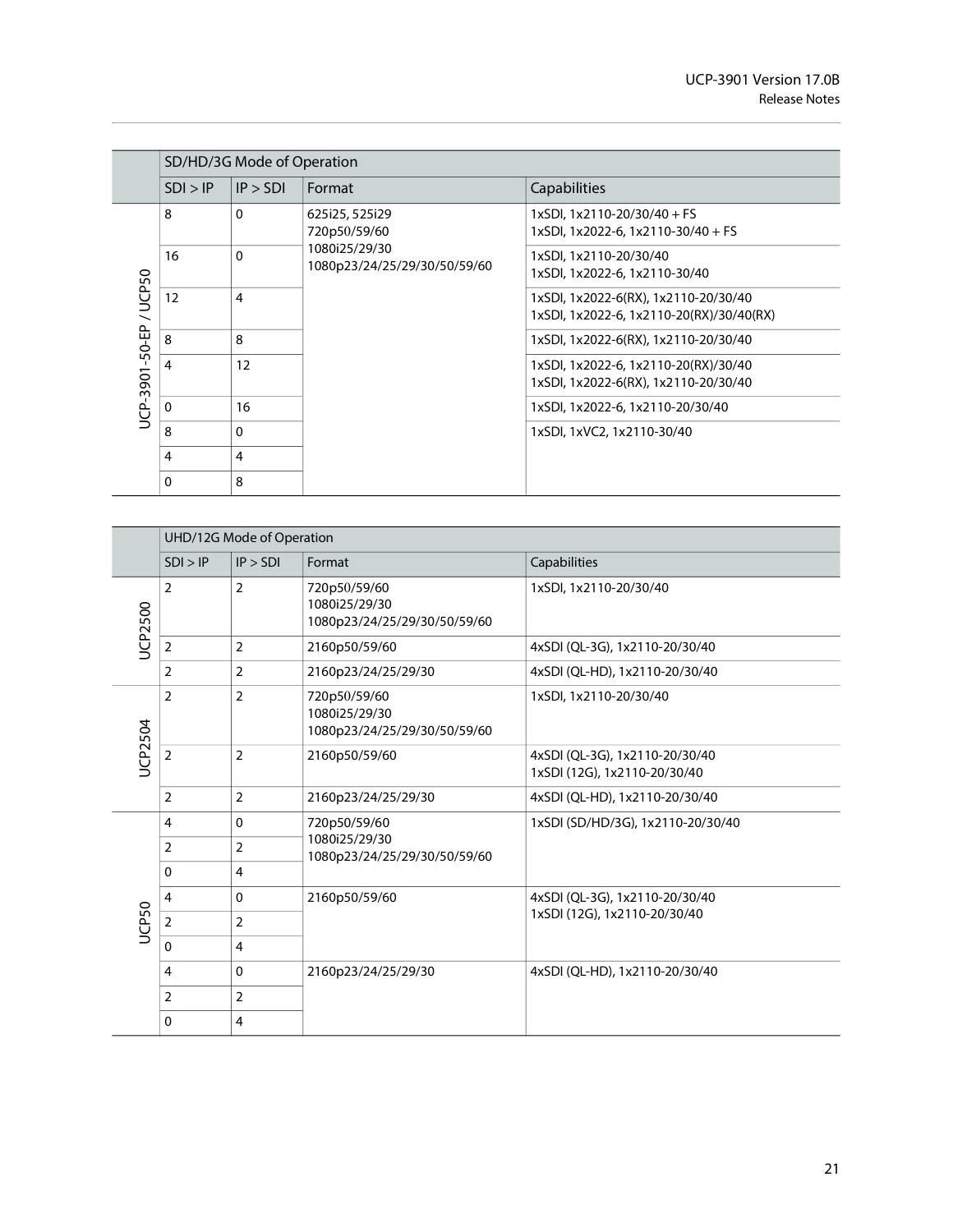#### <span id="page-21-0"></span>**UCP-3901 V17.0b GA (30-Jul-21)**

#### **Summary**

This release sees the inclusion of the UCP-3901 as part of the generic build process

**Product(s) Built**

| MV-820-IP-RFAR | Χ                  |
|----------------|--------------------|
| IOUCP50-EP     | Χ                  |
| IOUCP25-EP     | Χ                  |
| IQUCP25-MV     | Χ                  |
| UCP-3901       | V17.0b.123 0.37.47 |
| IQUCP50-MV     | Χ                  |

**NMOS Client Version, V1.3.1**

- IS04 v1.2
- IS05 v1.0

**New**

• Added the UCP-3901

**Fixed**

• None

#### **Known Issues**

The following is a list of known issues and limitations associated with UCP-3901 / IQUCP25 / IQUCP50.

- **UCP-3901 is configured through RollCall or GV Orbit applications:** The UCP-3901 is visible from iControl Navigator. However, it does not have a service panel. Only the card's name and status will be visible from iControl. The UCP-3901 can only be configured thorough RollCall or GV Orbit applications.
- [Ref. #IQIPEP-1446], 12G FGPA IP receiver TPG doesn't work until a flow has been received
- [Ref. #IQIPEP-2509], Caption size is incorrect from some SD/HD standards on the IP receiver, when the TPG is enabled
- Caption size is correct for live flow
- [Ref. #IQIPEP-1412], Intermittent picture stability issue with VC2 on IQUCP50 for fast panning images
- [Ref. #IQIPEP-1761], VC2 Flow type not supported by NMOS
- [Ref. #IQIPEP-2474], VC2 IP receiver auto standards detection not working
- Use extended headers, or set the standard manually
- [Ref. #IQIPEP-1501], Auto detection does not work between integer and non-integer frame rates at 1080p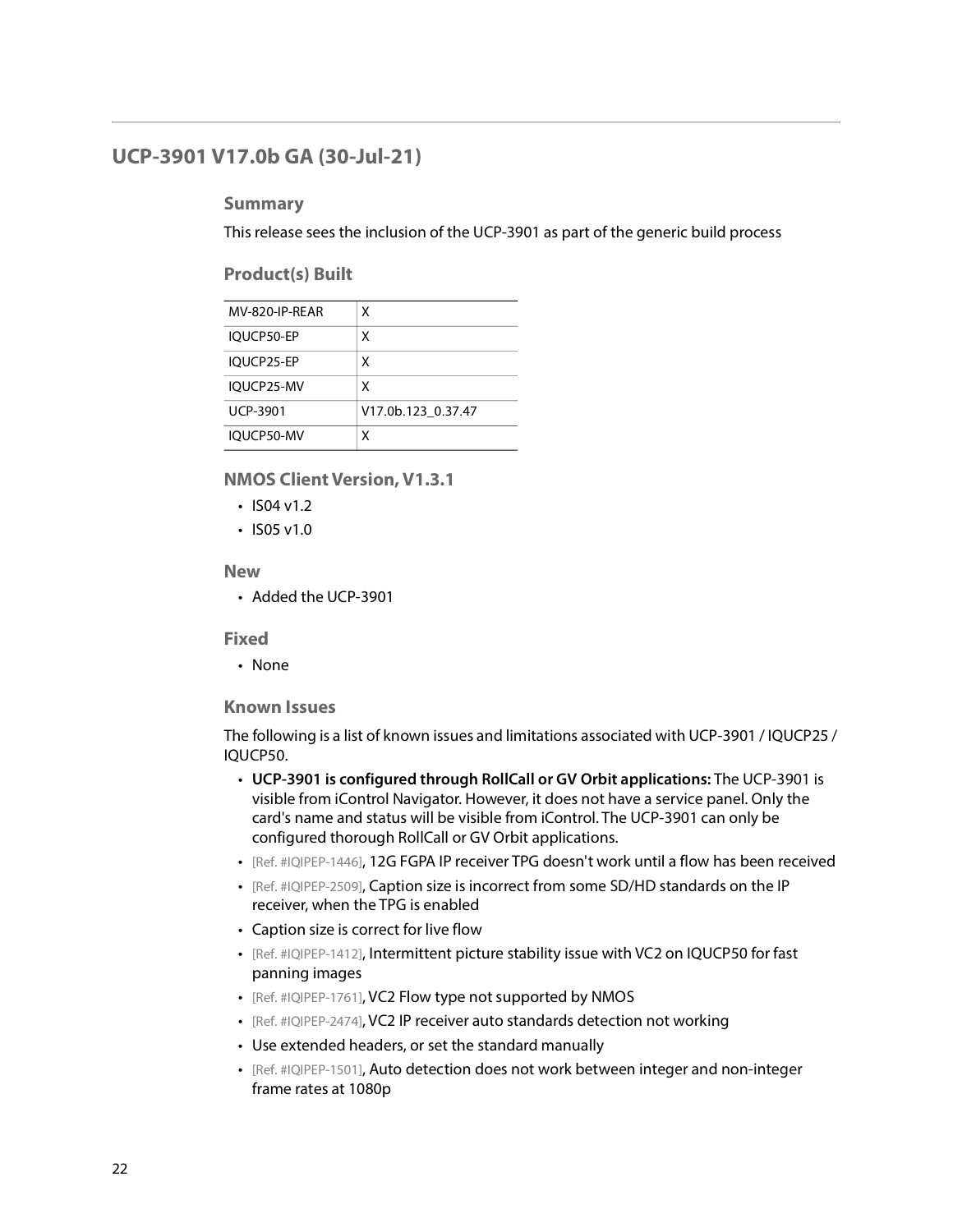- the standard has to be selected manually
- [Ref. #IQIPEP-1585], Unpredictable audio channel behaviour when receiver does not match the number contained in the stream
- Set to 'Auto' unless you know exactly what the audio channel count is
- [Ref. #IQIPEP-2445], Media flows with a subnet of /31 are not supported
- [Ref. #IQIPEP-2241], UHD receiver does not support packets containing an odd number of pgroups
- [Ref. #IQIPEP-1531], Global clear counters does not clear FEC error counter
- Clear using the local control
- [Ref. #IQIPEP-2586], Multiple ANC packets on a single line are not be handled correctly on the IP receiver
- $\star$  [Ref. # IQIPEP-2605], UCP50 FPGA 0000, 8/8 FC: SD-3G (1xSDI, 1x2022-6(RX), 1x2110-20/30/40 ST2022 IP Receiver outputs broken Workaround: Use alternative IO configuration or use FPGA 0047, 8/8 FC: SD-3G (1xSDI, 1x2022-6, 1x2110-20(RX)/30/40

#### <span id="page-22-0"></span>**IQUCP25 / IQUCP50 V17.0a GA (16-Jul-21)**

#### **Summary**

This release sees critical bug fixes.

#### **Product(s) Built**

| MV-820-IP-RFAR    |                    |
|-------------------|--------------------|
| IOUCP50-EP        | V17.0a.122 0.36.16 |
| IOUCP25-EP        | V17.0a.122 0.36.14 |
| IQUCP25-MV        | x                  |
| <b>IOUCP50-MV</b> | Χ                  |

#### **NMOS Client Version, V1.3.1**

- $\cdot$  IS04 v1.2
- IS05 v1.0

#### **New**

• None

#### **Fixed**

- $\star$  [Ref. #IQIPEP-2472], Inputs 5-8 do not work when using the RS-FEC +FS FPGA
- [Ref. #IQIPEP-2514], 2505, Random interlace order swap
- [Ref. #IQIPEP-2493], 2498, 2493 ST2110-40 flow causing video corruption
- [Ref. #IQIPEP-2541], IQUCP sender RTP timestamps drift with respect to PTP when receiving 1080i SDI which does not have embedded ST352 packets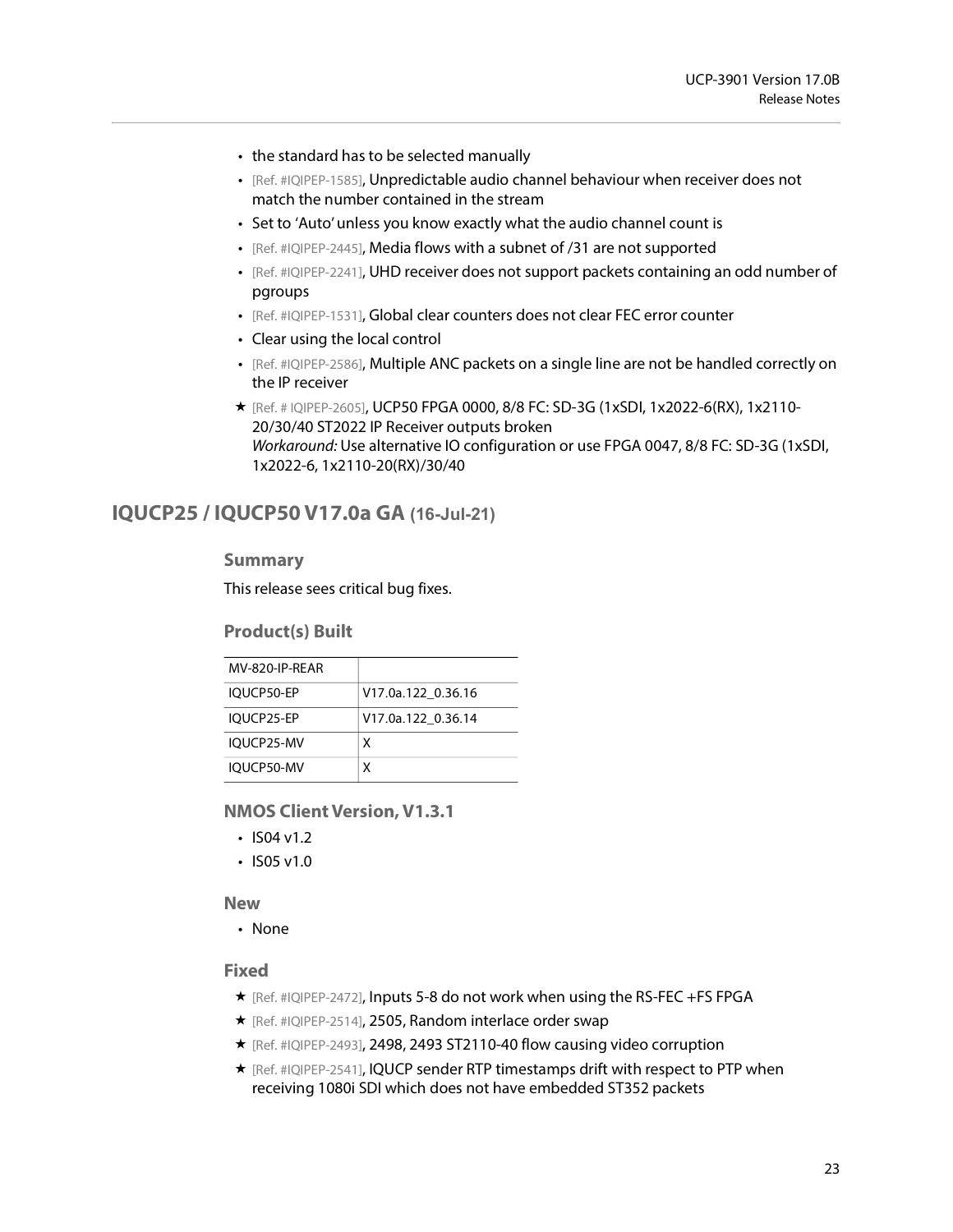- [Ref. #IQIPEP-2547], Audio clipping on IQUCP IP sender output
- [Ref. #IQIPEP-2492], Incorrect behavior on Destination Timing Page when enabling Linked mode
- \* [Ref. #IQIPEP-2502], XIP-3901 Timing issue when a IQUCP25 is rebooted
- $\star$  [Ref. #IQIPEP-2527], Incorrect RollCall MAC video status displayed for 2160p stds when Auto Detecting input STD
- [Ref. #IQIPEP-1556], Number of Audio Channels is not reflecting new count
- $\star$  [Ref. #IQIPEP-1803], RTP to PTP lip-sync alignment mode does not work for 2022 video flow and 2110-30 audio flow combination
- [Ref. #IQIPEP-2509], V17.0a RX Video Stds list is not correct, caption size incorrect
- [Ref. #IQIPEP-2520], Incorrect NMOS interface reported on RollCall template
- $\star$  [Ref. #IQIPEP-2528], UHD low frame rate formats are not supported in 12G-SDI FPGAs remove from TPG and receiver standards selection
- [Ref. #IQIPEP-2543], HDR control for Spigot 13 does not work
- [Ref. #IQIPEP-2025], Calculation of RTP TS offset from SDI alignment point to SMPTE Epoch for SDP file
- $\star$  [Ref. #IQIPEP-1715], Change text for detected ST2110-40 flow
- $\star$  [Ref. #IQIPEP-2018], IQUCP25\_SDI fails to register to GVOC NMOS registry in static mode
- [Ref. #IQIPEP-2502], XIP-3901 Timing issue when a IQUCP25 is rebooted
- [Ref. #IQIPEP-1203], Audio tracking delay missing from frame synchronizing inputs

#### **Known Issues**

The following is a list of known issues and limitations associated with UCP-3901 / IQUCP25 / IQUCP50.

- **UCP-3901 is configured through RollCall or GV Orbit applications:** The UCP-3901 is visible from iControl Navigator. However, it does not have a service panel. Only the card's name and status will be visible from iControl. The UCP-3901 can only be configured thorough RollCall or GV Orbit applications.
- [Ref. #IQIPEP-1446], 12G FGPA IP receiver TPG doesn't work until a flow has been received
- $\star$  [Ref. #IOIPEP-2509]. Caption size is incorrect from some SD/HD standards on the IP receiver, when the TPG is enabled

Caption size is correct for live flow

- [Ref. #IQIPEP-1412], Intermittent picture stability issue with VC2 on IQUCP50 for fast panning images
- [Ref. #IQIPEP-1761], VC2 Flow type not supported by NMOS
- \* [Ref. #IQIPEP-2474], VC2 IP receiver auto standards detection not working Workaround: Use extended headers, or set the standard manually
- [Ref. #IQIPEP-1501], Auto detection does not work between integer and non-integer frame rates at 1080p the standard has to be selected manually
- $\star$  [Ref. #IQIPEP-1585], Unpredictable audio channel behavior when receiver does not match the number contained in the stream Workaround: Set to 'Auto' unless you know exactly what the audio channel count is
- [Ref. #IQIPEP-2445], Media flows with a subnet of /31 are not supported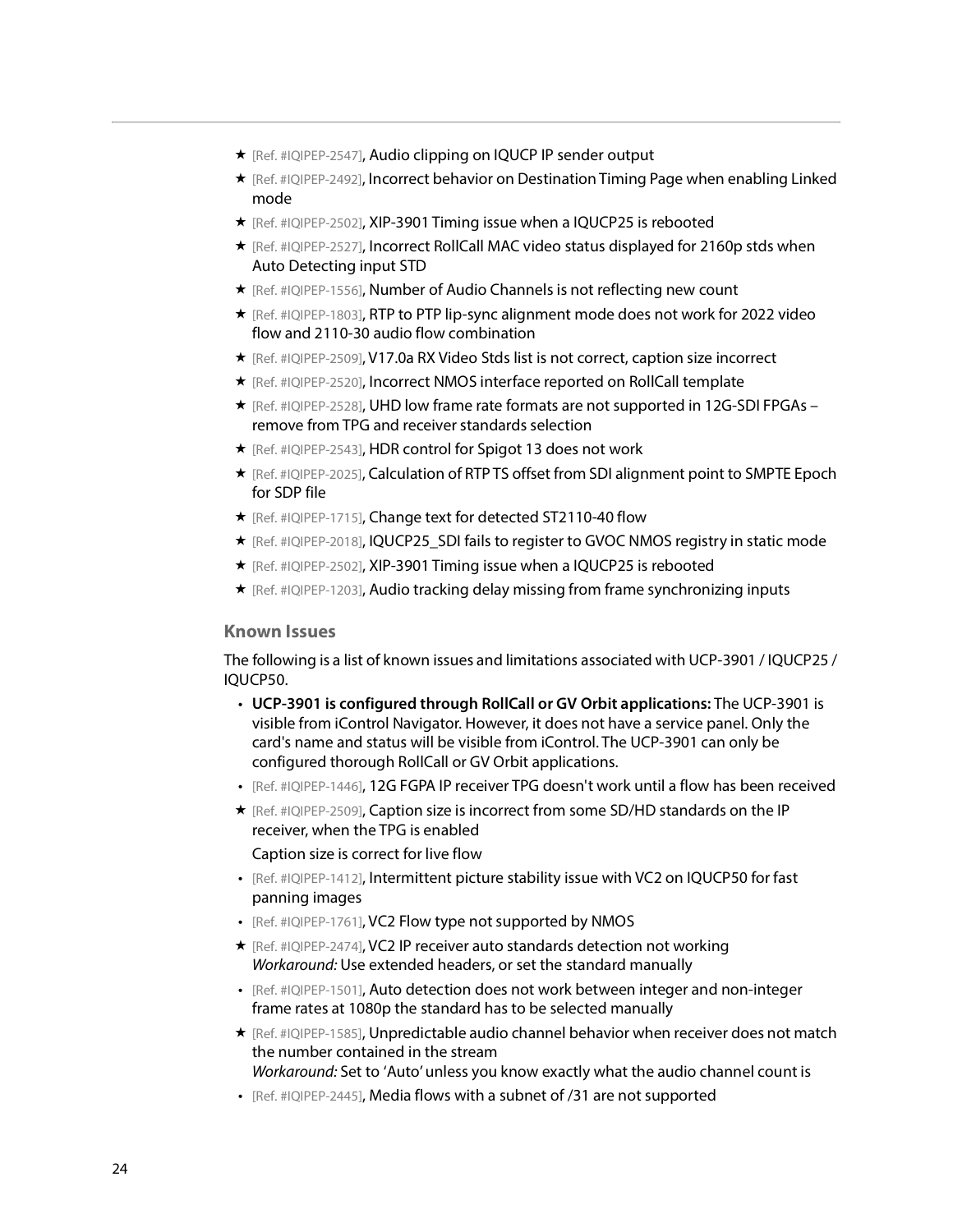- $\star$  [Ref. #IQIPEP-2241], UHD receiver does not support packets containing an odd number of pgroups
- [Ref. #IQIPEP-1531], Global clear counters does not clear FEC error counter Workaround: Clear using the local control
- $\star$  [Ref. #IQIPEP-2586], Multiple ANC packets on a single line are not be handled correctly on the IP receiver

#### <span id="page-24-0"></span>**UCP-3901 / IQUCP25 / IQUCP50 Version 17.0 GA**

**V17.0 General Availability:** This release sees the introduction of Multiple Audio Flows, PTP phase alignment to the Epoch allowing for PTP referenced only systems, and various PTP failover performance improvements.

#### **Product(s) Built**

The following are the FPGA build versions for this release.

| SDC.           | Version            | <b>SDC</b>        | Version        |
|----------------|--------------------|-------------------|----------------|
| UCP-3901-25-EP | V17.0.119 b0.34.29 | UCP-3901-25-MV    | Not applicable |
| UCP-3901-50-EP | V17.0.119 b0.34.29 | UCP-3901-50-MV    | Not applicable |
| IOUCP25-EP     | V17.0.119 b0.34.29 | IOUCP25-MV        | Not applicable |
| IOUCP50-EP     | V17.0.119 b0.34.29 | <b>IOUCP50-MV</b> | Not applicable |
| MV-820-IP-REAR | V17.0.119 b0.34.29 |                   |                |

#### **NMOS Client Version**

- $\cdot$  IS04 v1.2
- $\cdot$  IS05 v1.0

**New Features and Enhancements**

• Multiple audio flow support available as a general release. This feature will be supported in a future GV Orbit software release. The GV Orbit Release Notes will announce when this feature is supported by GV Orbit.

Support has been added for up to 4 flows of audio per spigot with the following configurations:

- 1 flow x 16 audio channels per flow
- 2 flows x 8 audio channels per flow
- 4 flows x 4 audio channels per flow
- PTP Epoch phase alignment, and various PTP robustness improvements, available as a general release.
- NMOS redundancy added.
- Film mode support for a number of standards added.

#### **Bugs Fixed**

• [Ref. #IQIPEP-2159, 2166, 2330, 2417] 8/0 Frame sync configuration performance addressed.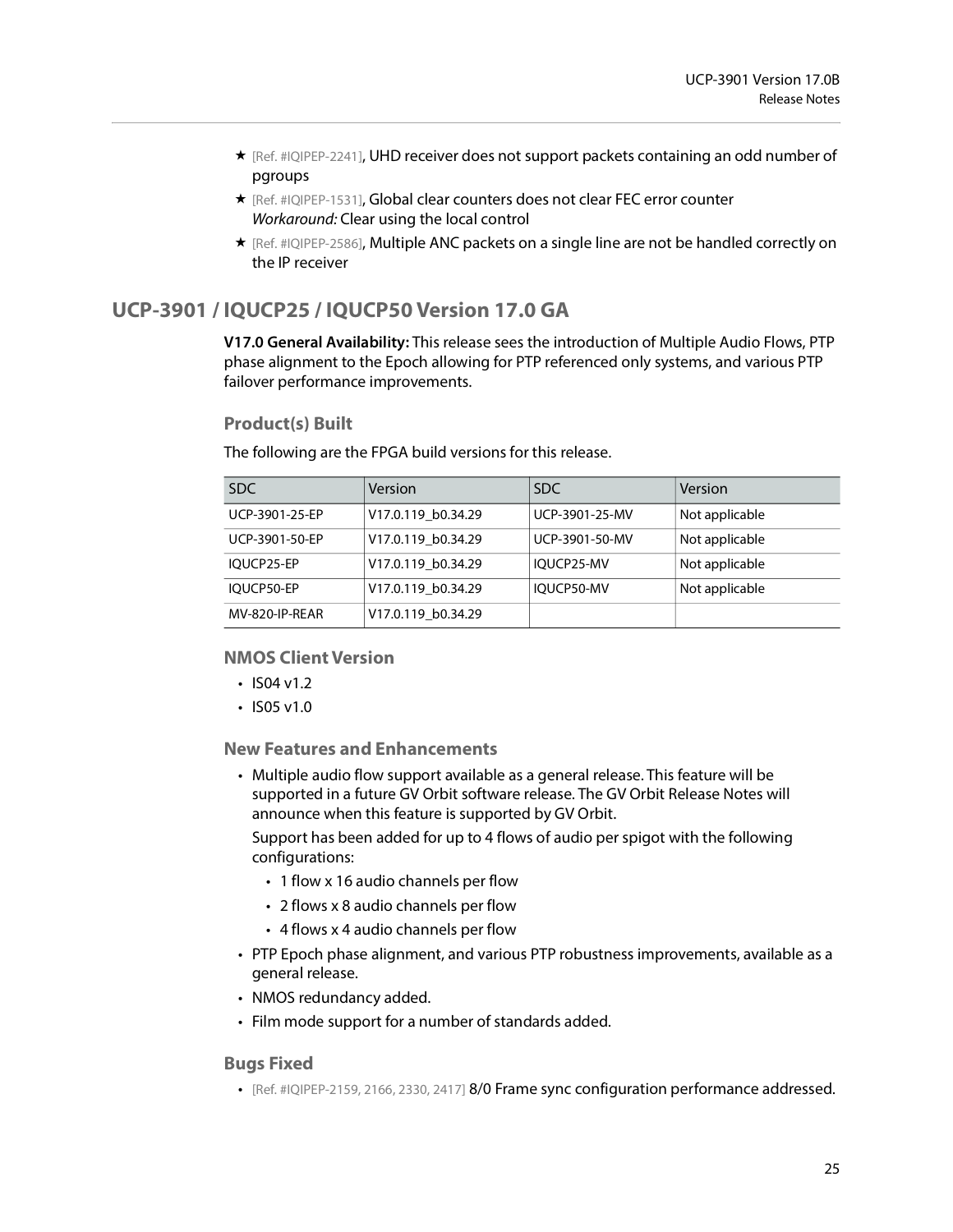- [Ref. #IQIPEP-1911, 2091, 2040, IQIPEP-2150] SDI sporadically non-functional after a restart.
- [Ref. #IQIPEP-2452] In V16.1 LA release, all but first audio flow have a checksum IPv4 header error.
- [Ref. #IOIPEP-2466] Media interface network driver is blocking the NMOS mDNS address preventing discovery.
- [Ref. #IQIPEP-2190, 2413] Unable to route a signal by NMOS due to an SDP Frame rate calculation error.
- [Ref. #IQIPEP-2420] IPVU UHD shows "stitched" quadrants, output is not seamless.
- [Ref. #IQIPEP-1913] Active CRC fails on some of the 12G spigots.
- [Ref. #IQIPEP-2118] UCP-3901-25-EP / IQUCP2504 RollTracks for Input Ok / LOST with single stream firmware images show 8 Inputs.
- [Ref. #IQIPEP-1537] VRX exceeds specification for Narrow sender.
- [Ref. #IQIPEP-2107] VPID value is wrong for 12G-SDI generated from 4 x ST2022-6.
- [Ref. #IQIPEP-2134] Some non-UHD formats do not work correctly in UHD-capable FPGAs.
- [Ref. #IQIPEP-2242] Sender TPG pull-down does not show non-UHD formats in unlinked mode when using 12G/UHD-SS FPGA.
- [Ref. #IQIPEP-1897] IP receiver TPG is ordered haphazardly.

#### **Known Issues**

The following is a list of known issues and limitations associated with UCP-3901 / IQUCP25 / IQUCP50.

- **UCP-3901 is configured through RollCall or GV Orbit applications:** The UCP-3901 is visible from iControl Navigator. However, it does not have a service panel. Only the card's name and status will be visible from iControl. The UCP-3901 can only be configured thorough RollCall or GV Orbit applications.
- [Ref. #IQIPEP-1446] 12G FGPA receiver TPG doesn't work until a flow has been received.
- [Ref. #IQIPEP-1203] Audio tracking delay missing from frame synchronizing inputs.
- [Ref. #IQIPEP-1412] Intermittent picture stability issue with VC2 on UCP-3901-50 / IQUCP-50 for fast panning images.
- [Ref. #IQIPEP-1501] Auto detection with between integer and non-integer frame rates. Workaround: Select the standard manually.
- [Ref. #IQIPEP-1761] VC2 Flow type not supported by NMOS.
- [Ref. #IOIPEP-1295] Reference locked to PTP when PTP grandmaster fails over the card has unstable audio and video on all spigots.
- [Ref. #IQIPEP-2038] Video stream on multicast IP address 239.255.0.1 (DDS discovery address) kills card.
- [Ref. #IQIPEP-1863] When SDI outputs are locked to PTP, SDI is not ST2059 Epoch aligned, for 23.97/29.97 standards, Video Delay for SDI outputs keep changing
- [Ref. #IQIPEP-2068] master enable behavior changed as per IS04-140, NMOS client changed to make sure the staged data for senders is properly initialized to avoid these issues.
- $\star$  [Ref. #IQIPEP-2445] Media flows with a subnet of /31 are not supported.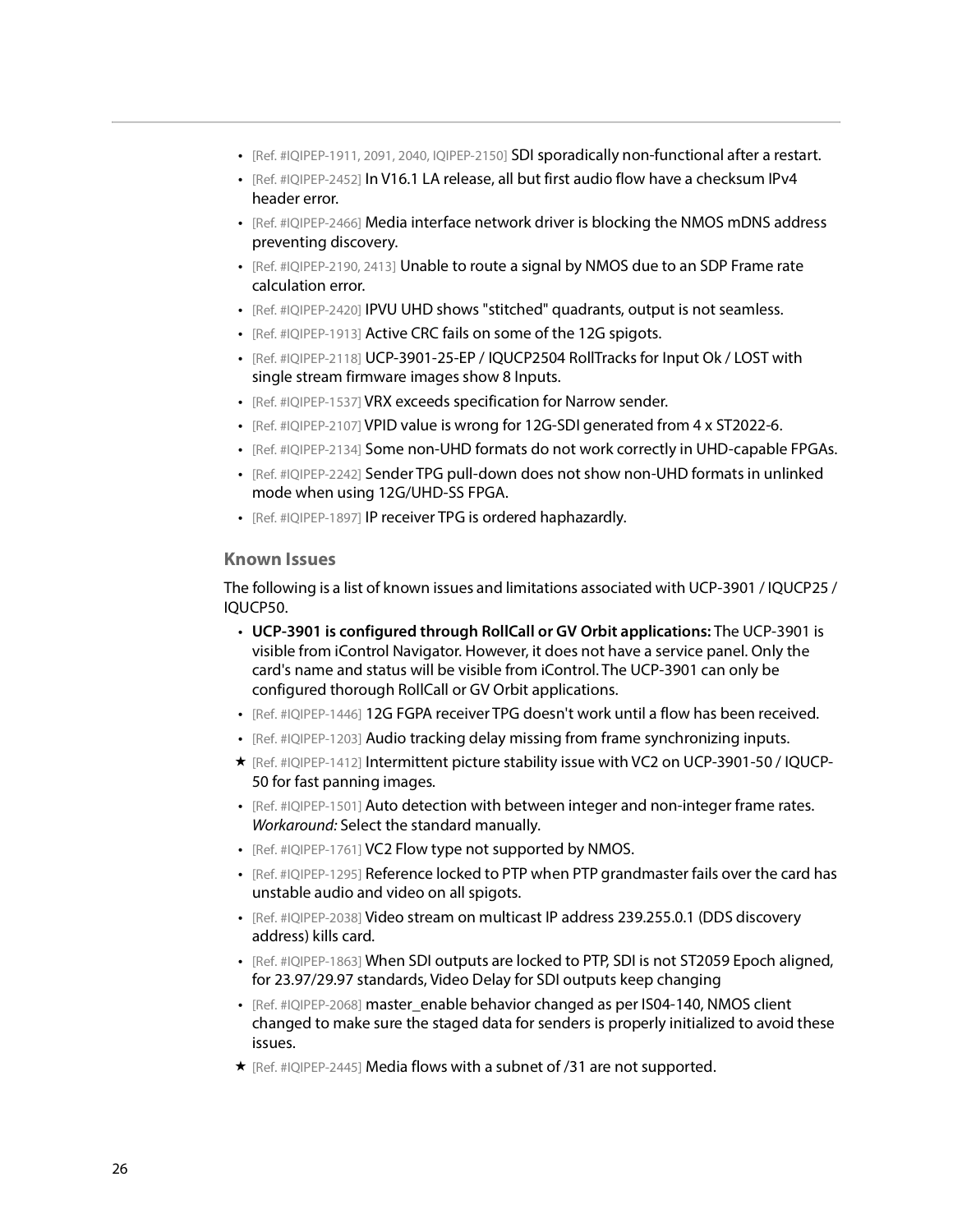#### <span id="page-26-0"></span>**UCP-3901 Version 16.0 GA**

The ST2110-20 12G-SDI builds support all the advertised SD/HD/3G/12G-SDI formats. However, presently only the 12G-SDI and have been formally qualified. Validation for the non-UHD formats will be added in a future release.

With the introduction of single flow ST2110-20 support of 4K UHD (12G-SDI and 4×3G-SDI), the FPGA images descriptions were changed to better reflect their functionality.

#### <span id="page-26-1"></span>**UCP-3901 Version 16.0b.0 LA**

**V16.0b.0 Limited Availability:** This Limited Availability release includes PTP enhancements such as Epoch alignment.

#### **Product(s) Built**

The following are the FPGA build versions for this release.

| <b>SDC</b>     | Version                                     | <b>SDC</b>     | Version        |
|----------------|---------------------------------------------|----------------|----------------|
| UCP-3901-25-EP | V <sub>16.0</sub> b.116 b <sub>0.29.8</sub> | UCP-3901-25-MV | Not applicable |
| UCP-3901-50-EP | V16.0b.116 b0.29.8                          | UCP-3901-50-MV | Not applicable |

#### **Applicability**

This LA supports:

- The following formats only: 1080i50, 1080i59.94, 1080p50 and 1080p59.94.
- The following inputs / outputs combinations only:
	- For the UCP3901 50 EP:
	- 8/8 FC: SD-3G (1×SDI, 1×2022-6(RX), 1×2110-20/30/40)
	- 16/0 FC: SD-3G (1×SDI, 1×2110-20/30/40)
	- 0/16 FC: SD-3G (1×SDI, 1×2022-6, 1×2110-20/30/40)
	- For the UCP3901 25 EP:
	- 8/8 FC: SD-3G (1×SDI, 1×2022-6, 1×2110-20/30/40)
	- 16/0 FC: SD-3G (1×SDI, 1×2022-6, 1×2110-20/30/40)
	- 0/16 FC: SD-3G (1×SDI, 1×2022-6, 1×2110-20/30/40)

#### **NMOS Client Version**

V1.2.16

#### **New Features and Enhancements**

[Ref. #IQIPEP-2228] NMOS needs to be able to handle a single network in an SDP - both networks are currently expected

#### **Bugs Fixed**

• [Ref. #IQIPEP-1863] When SDI outputs are locked to PTP, SDI is not ST2059 Epoch aligned, for 23.97/29.97 standards, Video Delay for SDI outputs keep changing.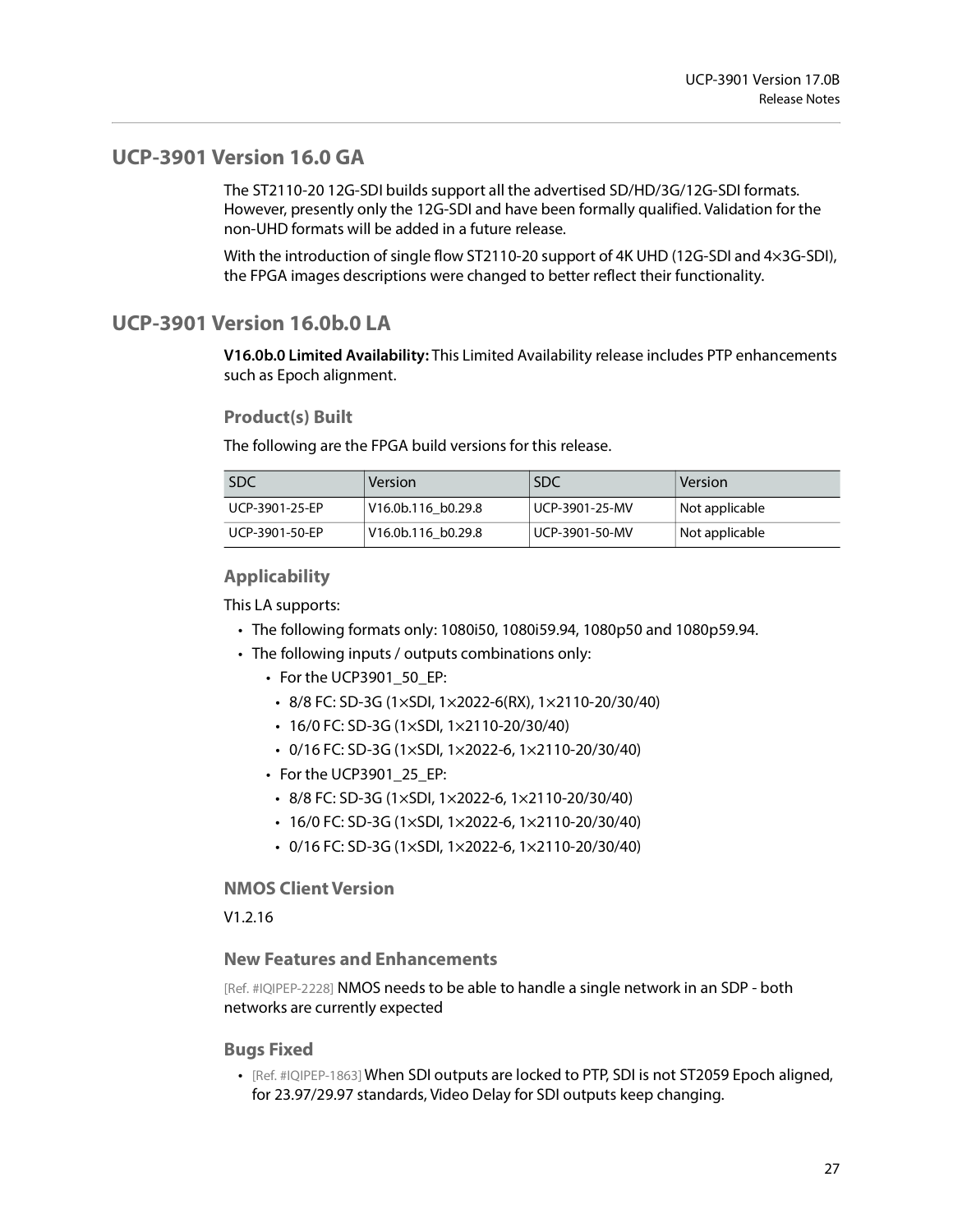- [Ref. #IQIPEP-1295] Reference locked to PTP when PTP grandmaster fails over the card has unstable audio and video on all spigots.
- [Ref. #IQIPEP-2038] Video stream on multicast IP address 239.255.0.1 (DDS discovery address) kills card.
- [Ref. #IQIPEP-2068] master enable behaviour changed as per IS04-140, NMOS client changed to make sure the staged data for senders is properly initialized to avoid these issues.
- [Ref. #IQIPEP-1642] SMPTE ST 2022 with ST 2110-30 or ST 2110-2 with ST 2110-30 without extended headers leads to a fixed Audio/Video delay.

In order to enable stream synchronization without extended headers the user must enable **RTP To PTP** stream synchronization on the **Interop** page.

- [Ref. #IQIPEP-2205] NMOS transactions may time out.
- [Ref. #IQIPEP-2204] NMOS RECEIVER\_STAGE\_SET command is responding with the wrong resource id.
- [Ref. #IQIPEP-2187] NMOS "Auto" Source RTP Port Assignment does not meet RFC3550 specification.
- [Ref. #IQIPEP-2239] NMOS SDP "o" attribute parser expects dash.
- [Ref. #IQIPEP-2170] Product does not leave multicast address when it is used on multiple spigots.

#### **Known Issues**

The following is a list of known issues and limitations associated with UCP-3901 / IQUCP25 / IQUCP50.

- **UCP-3901 is configured through RollCall or GV Orbit applications:** The UCP-3901 is visible from iControl Navigator. However, it does not have a service panel. Only the card's name and status will be visible from iControl. The UCP-3901 can only be configured thorough RollCall or GV Orbit applications.
- • [Ref. #IQIPEP-1911, IQIPEP-2091, IQIPEP-2040, IQIPEP-2150] 12G-SDI sporadically nonfunctional after a cold start.
- [Ref. #IQIPEP-1446] 12G FGPA receiver TPG doesn't work until a flow has been received.
- [Ref. #IQIPEP-1203] Audio tracking delay missing from frame synchronizing inputs.
- [Ref. #IQIPEP-1501] Auto detection with between integer and non-integer frame rates. Workaround: Select the standard manually.
- [Ref. #IQIPEP-1761] VC2 Flow type not supported by NMOS.
- $\star$  [Ref. #IQIPEP-1295] Reference locked to PTP when PTP grandmaster fails over the card has unstable audio and video on all spigots.
- [Ref. #IQIPEP-2038] Video stream on multicast IP address 239.255.0.1 (DDS discovery address) kills card.
- $\star$  [Ref. #IQIPEP-1863] When SDI outputs are locked to PTP, SDI is not ST2059 Epoch aligned, for 23.97/29.97 standards, Video Delay for SDI outputs keep changing
- [Ref. #IQIPEP-2068] master\_enable behavior changed as per IS04-140, NMOS client changed to make sure the staged data for senders is properly initialized to avoid these issues.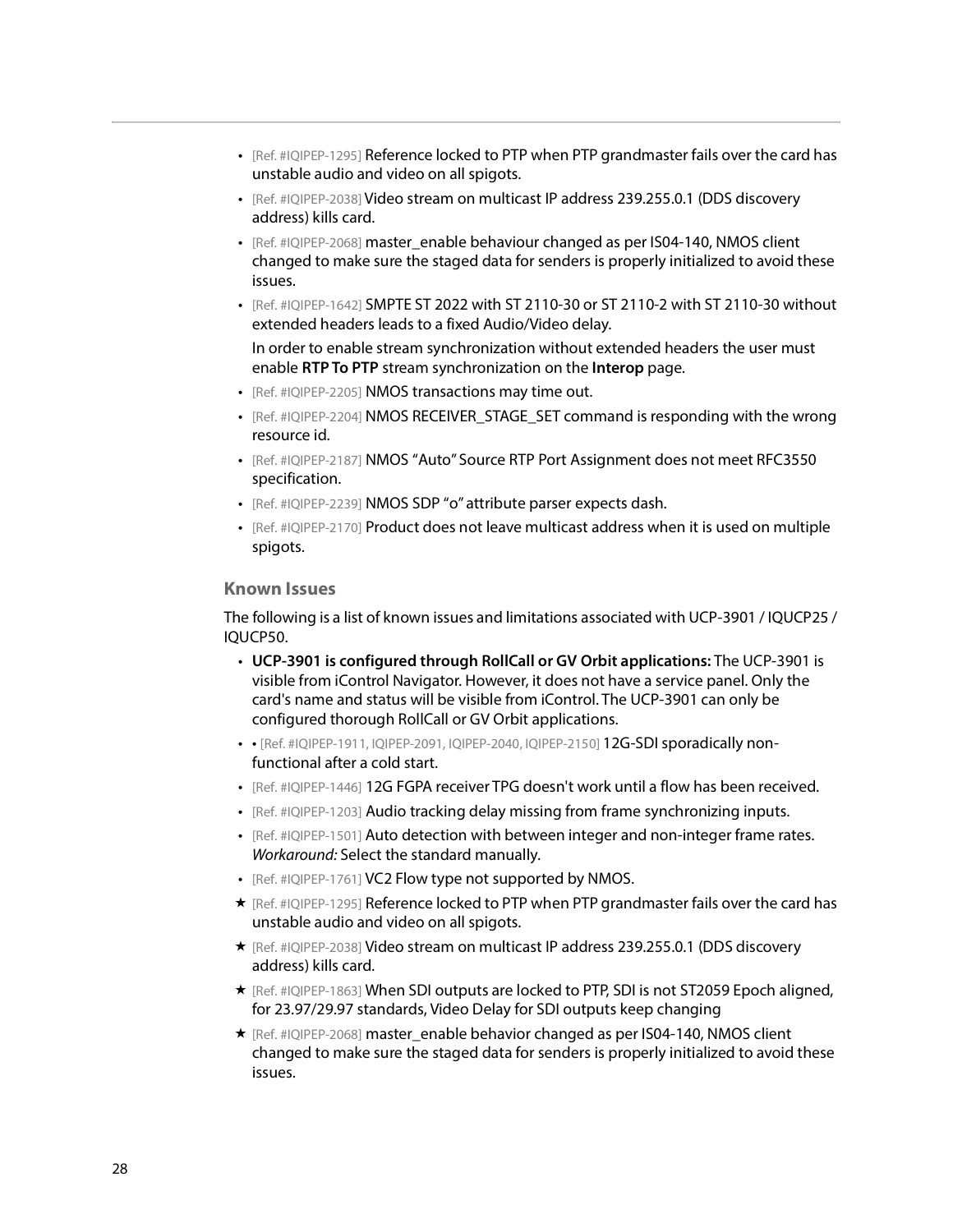#### <span id="page-28-0"></span>**UCP-3901 Version 16.0.0 GA**

The versioning of the UCP-3901 is now aligned to that of the underlying FPGA core used with it. This version has the full feature set of the Essence Processing (EP) and Multiviewer (MV) SDC version 16.0.0. This is why the version number has now jumped to version 16.0.0 from version 1.0.0.

**V16.0.0 General Availability:** This General Availability release sees the introduction of single stream 4K UHD ST2110-20.

A request to the Product Manager is required, on a case-by-case basis, to release externally.

There is an issue with 12G-SDI stability when power cycling the product and that there is a small possibility that the 12G-SDI interface will come up in a non-functional state. This only affects the 12G-SDI.

#### **Product(s) Built**

The following are the FPGA build versions for this release.

| <b>SDC</b>     | Version                                    | <b>SDC</b>     | Version                                    |
|----------------|--------------------------------------------|----------------|--------------------------------------------|
| UCP-3901-25-EP | V <sub>16.0.110</sub> b <sub>0.29.24</sub> | UCP-3901-25-MV | V <sub>16.0.110</sub> b <sub>0.28.27</sub> |
| UCP-3901-50-EP | V <sub>16.0.110</sub> b <sub>0.29.24</sub> | UCP-3901-50-MV | V <sub>16.0.110</sub> b <sub>0.28.27</sub> |

**New Features and Enhancements**

- **Densité LED control added new diagnostic states:** Fan Status, No Rear, and Live update status indication has been added to the cards's Densité LED status indicator.
- Introduction of single flow 4K UHD SMPTE ST 2110-20.
- Add 4K UHD support over ST2110-20 for the UCP-3901 25G and 50G.
- **AMWA NMOS IS-04 and IS-05:** Essence Processing (EP) and Multiviewer (MV) SDCs now support Networked Media Open Specifications (NMOS) AMWA IS-04 for device discovery and registration and IS-05 for connection management. Furthermore, it supports AMWA BCP-002 recommendations for Grouping NMOS Resources. Support for VC2 and SMPTE ST 2022-6 is not offered.
- [Ref. #IQIPEP-2104] Defaults are applied when product configuration is changed. Specifically this is to clear down the spigot addresses.

#### **Bugs Fixed**

- **Management Port MAC Address change:** The default Management Port MAC address set to **00 01 E5 01 23 45** instead of **FF FF FF FF FF FF**.
- **Minor page layout changes:** in the Logging System and Logging SFP pages, there are slight changes in the appearance.
- [Ref. #IIQIPEP-1642] ST2022+ST2110-30 or ST2110-2+ST2110-30 without extended headers leads to a fixed A/V delay.
- [Ref. #IIQIPEP-1679] 1080i VPID is being set incorrectly.
- [Ref. #IIQIPEP-1767] When a TPG is selected its standard is not reflected in associated SDP file.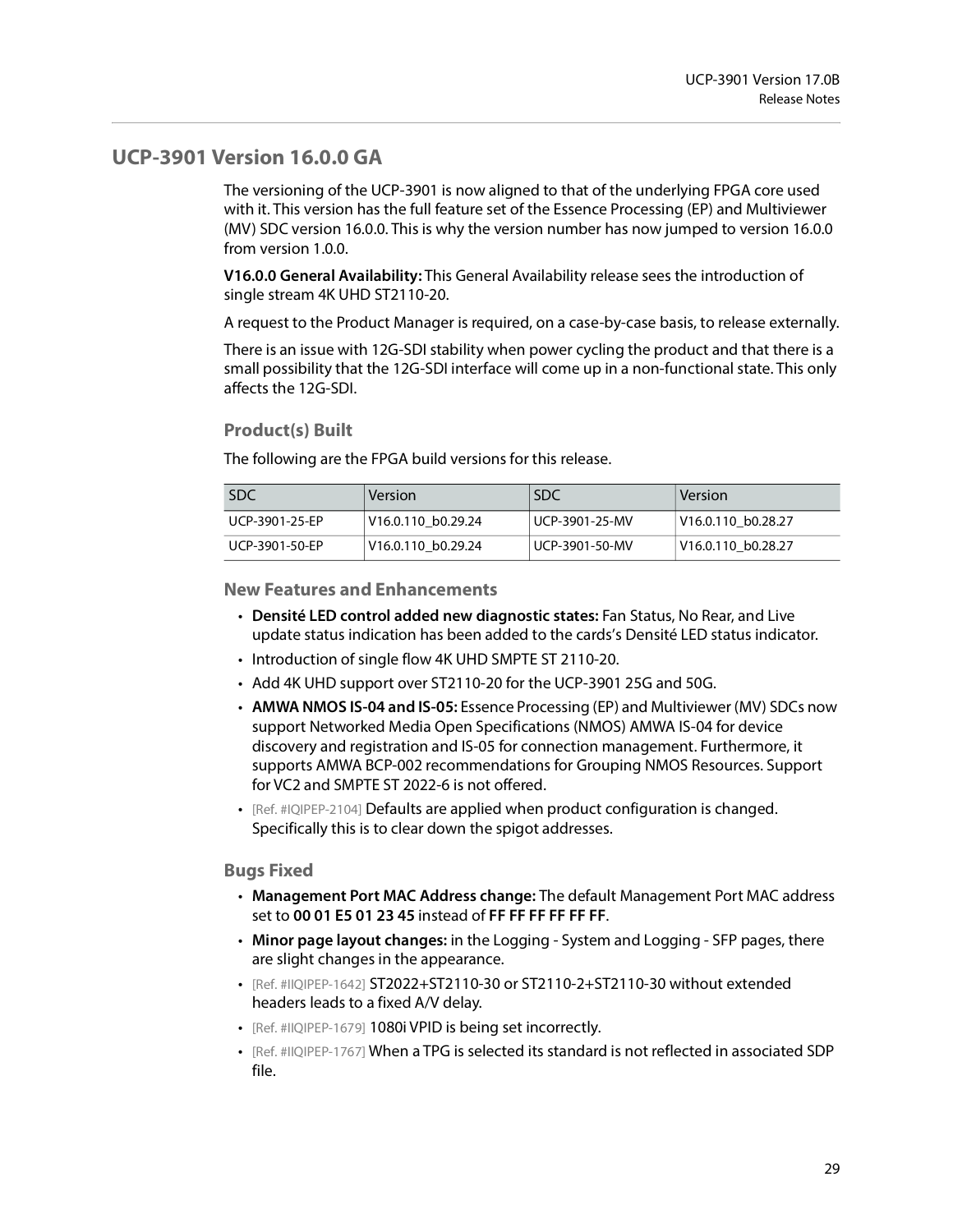- [Ref. #IIQIPEP-2002] UCP-3901-50-EP / UCP-3901-50-MV: the SFP configuration changes after each software reboot.
- [Ref. #IIQIPEP-1719] IP sender Video and Audio RTP timestamp alignment at startup with SDI present when RTP-PTP mode selected.
- [Ref. #IQIPEP-2079] RS-FEC correction mode was being bypassed when mode enabled. It should have been enabled. This could result in poor connectivity.
- [Ref. #IIQIPEP-1585] Unpredictable audio channel behavior when receiver does not match the number contained in the stream.

The mode should be set 'Auto' unless you know exactly what the audio channel count is.

#### **Known Issues**

The following is a list of known issues and limitations associated with UCP-3901 / IQUCP25 / IQUCP50.

- **UCP-3901 is configured through RollCall or GV Orbit applications:** The UCP-3901 is visible from iControl Navigator. However, it does not have a service panel. Only the card's name and status will be visible from iControl. The UCP-3901 can only be configured thorough RollCall or GV Orbit applications.
- [Ref. #IQIPEP-1911, IQIPEP-2091, IQIPEP-2040, IQIPEP-2150] 12G-SDI sporadically non-functional after a cold start.
- $\star$  [Ref. #IQIPEP-1446] 12G FGPA receiver TPG doesn't work until a flow has been received.
- $\star$  [Ref. #IQIPEP-1203] Audio tracking delay missing from frame synchronizing inputs.
- [Ref. #IQIPEP-1412] Intermittent picture stability issue with VC2 on UCP-3901-50-EP for fast panning images.
- $\star$  [Ref. #IQIPEP-1501] Auto detection with between integer and non-integer frame rates. Workaround: Select the standard manually.
- $\star$  [Ref. #IQIPEP-1761] VC2 Flow type not supported by NMOS.

#### <span id="page-29-0"></span>**UCP-3901 Version 1.0.0**

This is the first release.

#### **Known Issues**

The following is a list of known issues and limitations associated with UCP-3901 / IQUCP25 / IQUCP50.

 **UCP-3901 is configured through RollCall or GV Orbit applications:** The UCP-3901 is visible from iControl Navigator. However, it does not have a service panel. Only the card's name and status will be visible from iControl. The UCP-3901 can only be configured thorough RollCall or GV Orbit applications.